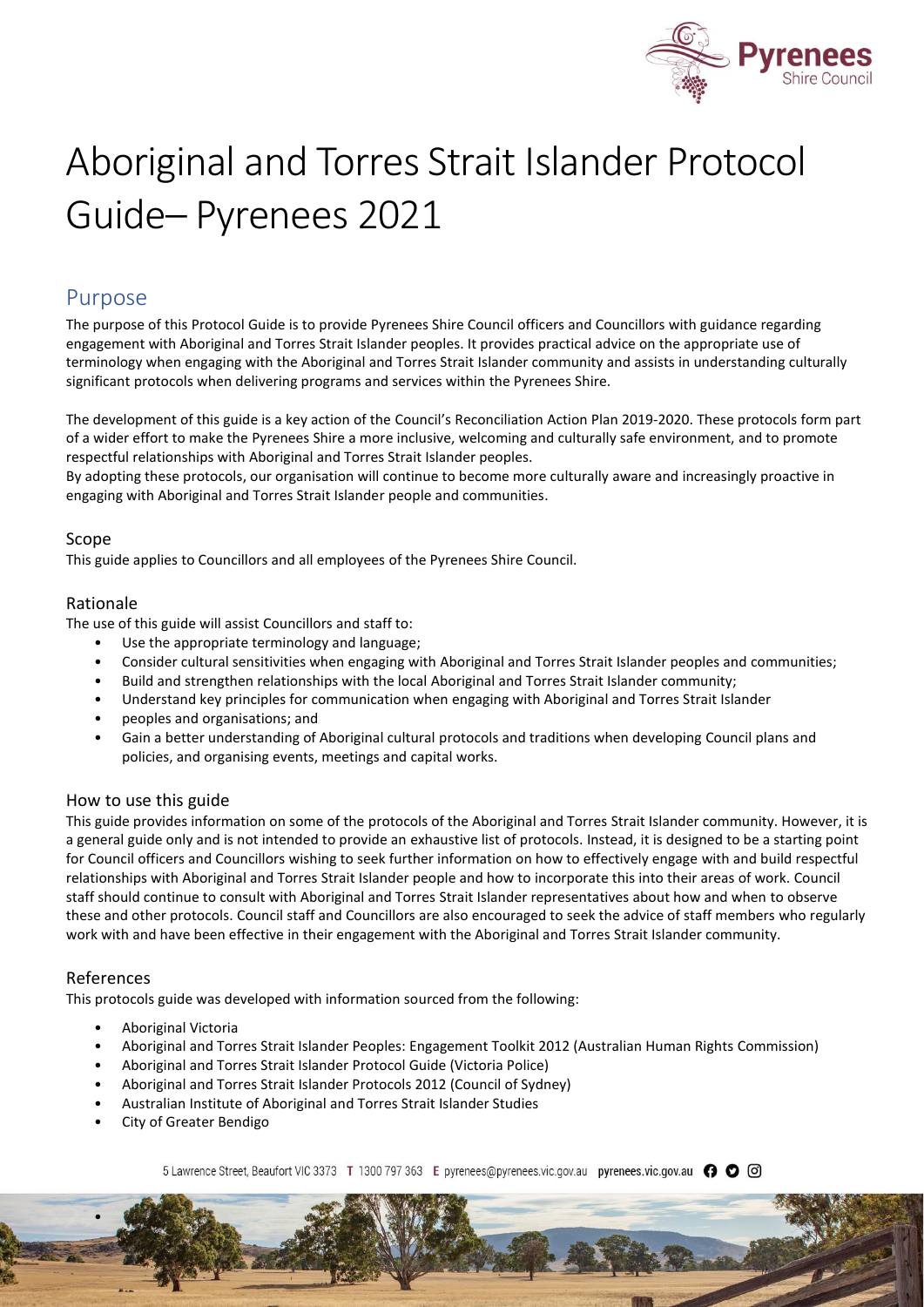

- Communicating with Aboriginal and Torres Strait Islander Audiences 2016 (Department of Prime Minister and Cabinet)
- Dhelkunya Dja Dja Dja Wurrung Country Plan 2014-2034
- Eastern Maar Country Plan Meerreengeeye ngakeepoorryeeyt
- Growing What is Good Country Plan Voices of the Wotjobaluk Nations Wotjobaluk, Jaadwa, Jadawadjali, Wergaia and Jupagulk Peoples
- Helping Your Organisation To Create A Welcoming Environment for Aboriginal and Torres Strait Islander People 2014 (Inner North West Primary Care Partnership)
- Maggolee: Local Government and Aboriginal Communities Working Together Working with Aboriginal communities and organisations: a communications guide (Department of Human Services);
- Reconciliation Australia
- Recognition and Settlement Agreement 2013 (Victorian Government and Dja Dja Wurrung Clans
- Aboriginal Corporation)
- Wadawurrung Country Plan Paleert Tjaara Dja: Let's Make Good Country Together 2020-2030

### 1. Local Aboriginal and Torres Strait Islander community

The Aboriginal and Torres Strait Islander community in the Pyrenees municipality is a diverse and vibrant community. It is made up of Traditional Owners and many other Aboriginal and Torres Strait Islander peoples with links to different language and community groups across Australia.

Pyrenees Shire Council recognises the Wadawurrung people, Dja Dja Wurrung people, Eastern Maar people and the Wotjobaluk, Jaadwa, Jadawadjali, Wergaia and Jupagulk Nations as the Traditional Owners of the land on which the municipality is located.

According to the 2016 census, 1.9% (135 individuals) of people living in the Pyrenees were Aboriginal and/or Torres Strait Islander peoples, more than double the state average of 0.8%.

#### Traditional Owners

The region of Pyrenees falls within the boundaries of four Aboriginal Traditional Custodians including the Wadawurrung people (towards the south and east of the Shire), Dja Dja Wurrung people (towards the northeast of the Shire), Eastern Maar people (along the Western boundary of the Shire) and Wotjobaluk, Jaadwa, Jadawadjali, Wergaia and Jupagulk Nations (in a northwest corner). There is also a small part of municipality where there are no formally recognised Traditional Owners.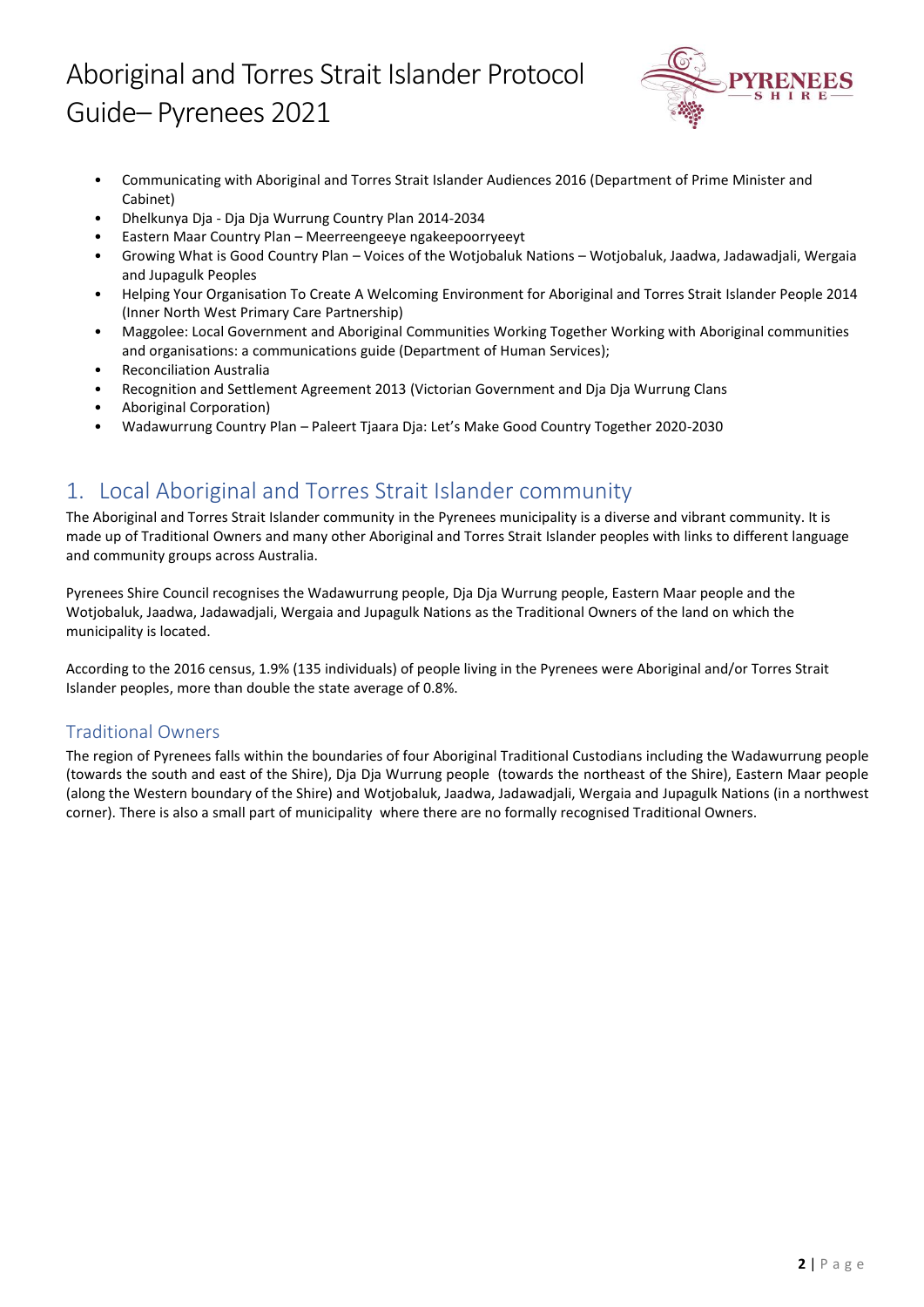



Figure 1. Traditional Owners in the Pyrenees municipality.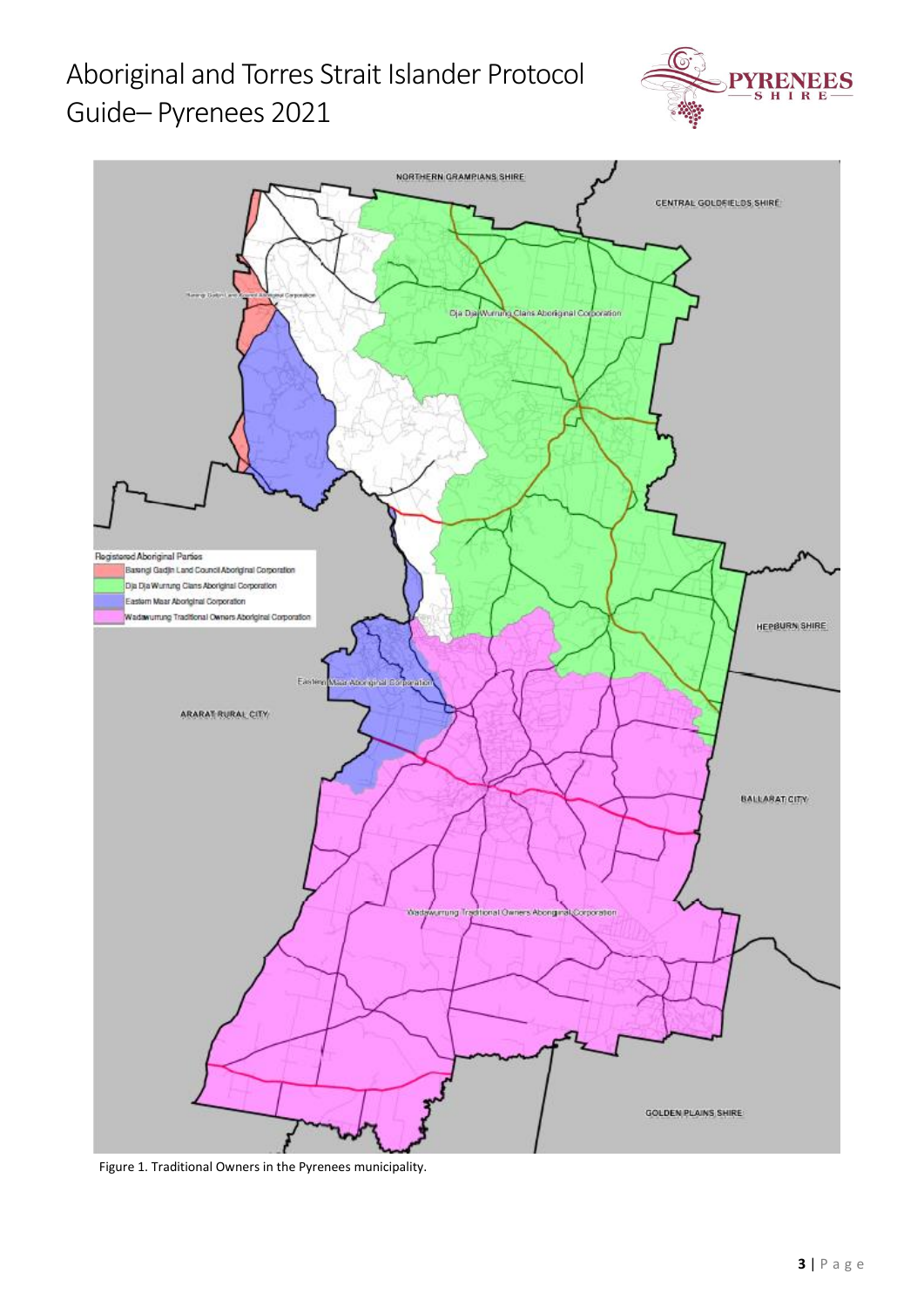

### Dja Dja Wurrung

The Dja Dja Wurrung are the Traditional Owners of a significant area of Central Victoria. Dja Dja Wurrung Country extends north from the Great Dividing Range, including Mount Franklin and the towns of Creswick and Daylesford in the south east, to Castlemaine, Maldon and Bendigo, Boort and Donald in the northwest, Rochester to the north east, and to Navarre Hill and Mount Avoca in the south west. It covers the catchments of Avoca, Loddon and Coliban rivers.

The Dja Dja Wurrung Peoples are also known as the "Djaara" (people of the area). "Dja Dja Wurrung" translated means "Yes Yes tongue/speak", which relates to the collective language group. Djaara People speak the Dja Dja Wurrung language.

The Dja Dja Wurrung have a special relationship with and connection to the land. For example, Dja Dja Wurrung People experience a close cultural, spiritual, physical, social, historical and economic relationship with the land and waters that make up their country. Dja Dja Wurrung People see all the land and its creatures in a holistic way that is interconnected with each other and with the people.

Following the arrival of Europeans in Victoria in the early 1800s, the Dja Dja Wurrung People experienced significant disruption to their traditional cultures, identity, economic order and wellbeing. Many Dja Dja Wurrung were forced from their traditional lands, whilst important cultural sites, waterways and food sources were destroyed by early settlers and their unsustainable use of the natural environment. Successive government policies and practices also made it difficult for Dja Dja Wurrung ancestors to practice their traditional lore and customs, and extinguished their right to stay on their Country to access its resources.

Today, the Dja Dja Wurrung People continue to practice their cultural traditions, celebrate their community, and work to achieve their aspirations for Dja Dja Wurrung Country and people. The Dhelkunya Dja: Dja Dja Wurrung Country Plan 2014- 2034 sets out the Dja Dja Wurrung aspirations for the next 20 years.

The following local governments are located on Dja Dja Wurrung Country: Greater Bendigo, Loddon, Buloke, Northern Grampians, Central Goldfields, Pyrenees, Ballarat, Hepburn, Mount Alexander, Macedon Ranges and Campaspe.

#### Native Title

In 2013, the Victorian Government and the Dja Dja Wurrung Clans Aboriginal Corporation (DDWCAC) (on behalf of the Dja Dja Wurrung Traditional Owner Group) entered into a Recognition and Settlement Agreement. The Agreement formally recognises the Dja Dja Wurrung People as the Traditional Owners of central Victoria. It is the first comprehensive settlement under the *Traditional Owner Settlement Act 2010 (Vic),* which in its process settled four Dja Dja Wurrung Native Title claims in the Federal Court dating back to 1998. However, by entering into the Recognition and Settlement Agreement, the Dja Dja Wurrung are not able to make another Native Title claim to the Federal Court for the next 1,000 generations.

The Agreement area extends from north of the Great Dividing Range near Daylesford and includes part or all of the catchments of the Richardson, Avon, Avoca, Loddon and Campaspe Rivers. It includes Crown land in the Pyrenees Shire Council, Lake Boort and part of Lake Buloke. The Agreement relates only to Crown lands and waters within the external boundaries of the Agreement area.

The settlement includes:

- Recognition of the Dja Dja Wurrung as the Traditional Owner Group on approximately266,532 hectares of public land.
- Transfer of two National parks, one regional park, two state parks and one reserve to 'Aboriginal title'
- held by the Dja Dja Wurrung, to be jointly managed in perpetuity with the State.
- Transfer of two freehold properties (approximately 56.2 hectares) of cultural significance at Carisbrook and Franklinford.
- Funding support to advance the cultural and economic aspirations of Dja Dja Wurrung People.
- Enabling Traditional Owners to take certain natural resources within agreed limits, based on sustainability principles.

More information and details on the Recognition and Settlement Agreement can be found at: [www.justice.vic.gov.au/home/your+rights/native+title/dja+dja+wurrung+settlement](http://www.justice.vic.gov.au/home/your+rights/native+title/dja+dja+wurrung+settlement)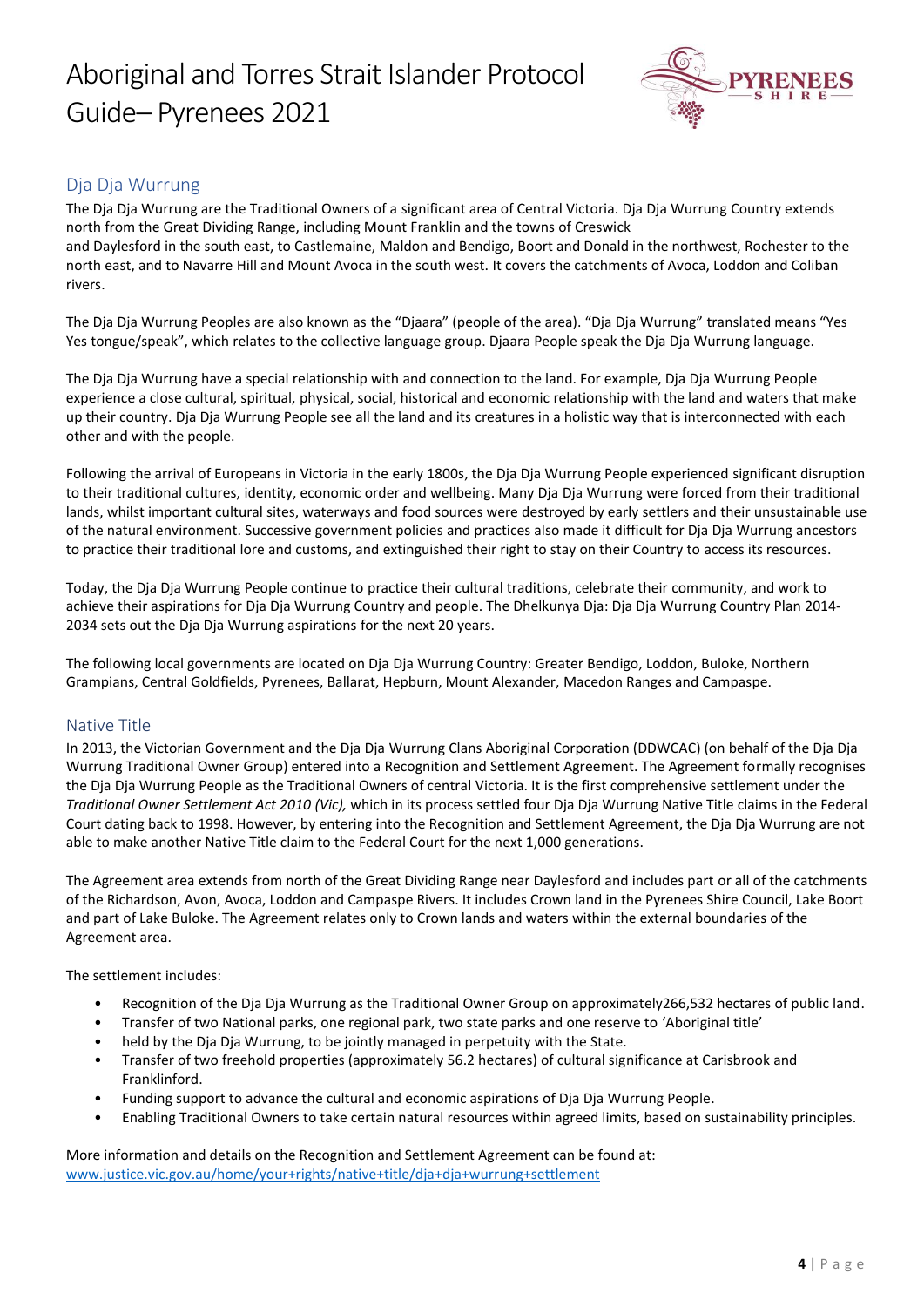

#### Wadawurrung

The Wadawurrung are the Traditional Owners of a part of western and southwestern Victoria. Wadawurrung Country encompasses and area from the Great Dividing Range of Ballarat, the coast from the Werribee River to 'Mangowak' (Airey's Inlet), including 'Djilang' (Geelong), 'Ballaarat' (Ballarat), Torquay, 'Jan Jook' (Jan Juc), the Bellarine Peninsula and Surf Coast. This area covers over 10 000 square kilometres or 1 million hectares, 80% of which is freehold and 20% crown lands.

Wadawurrung members are:

- descendants from John Robinson (Robertson) and his children Valentine Margaret Dalton, Hector Norman Arthur Robinson, Ellen Rose King, Mary Edith Hine, Thomas Joseph Russel Robinson, Victoria Alice Brannelly and Mabel Violet Powell;
- accepted as Wadawurrung according to Wadawurrung tradition; and
- known as and identify only as Wadawurrung.

Wadawurrung people have connections with neighbouring Traditional Owner groups in northern and central Victoria. Including the Wurundjeri Woi Wurrung, Bunurong, Taungurung and Dja Dja Wurrung, whom together are known as the Kulin Nations, sharing similar languages, common creation stories and joint cultural ceremonies and events. Wadawurrung Traditional owners today are spread across Country in areas such as Ballarat, Gordon, Mortlake, Geelong and Torquay with some living in other parts of Australia but maintaining spiritual and familial links by returning to country frequently.

Wadawurrung Traditional Owners live by Bundjil's lore to care for Country and all things living as their ancestors have always done. To Wadawurrung Traditional Owners, 'Dja' (Country), is more than a place, the coastal cliffs, wetlands, grassy and volcanic plains, and people were all formed by Bundjil and ancestor spirits who continue to live in the land, water and sky.

Dja is interwoven with relationships no matter whether the shape of that relation is human, granite hills, 'Waa' (crow) or 'Larrap' (Manna gum). Wadawurrung people believe their Country is filled with relations speaking language, sharing stories and following lore. These spirits connect them to their Country and each other which ensures ongoing respect for their obligation to care for Country.

From the early 1800s the lives of Wadawurrung people became permanently changed when Europeans settled on their Country. The grassy plains, waterways, wetlands, coastal and sea Country were taken over by squatters, eaten by sheep and cattle and cleared for farming and urban development.

Wadawurrung Country contributed to much of the wealth that Victoria was built upon and prospers from. Through these dramatic changes Wadawurrung people adapted their cultural knowledge and skills to remain living on and Caring for Country to survive. They became workers on Country in whatever way they could. Some people worked in the gold fields as miners, bark cutters, child minders and fur merchants selling possum and kangaroo skins. Other families became workers on pastoral stations, women continued to weave and sell baskets. Nonetheless, he thousands of Wadawurrung in clans and family bands were diminished to a fraction of their pre-colonisation population, to around 70 individuals.

Wadawurrung Traditional Owners continue to be on Country, performing ceremonies, dancing and singing in language. They are teaching our young ones the stories, how to hunt and harvest food, medicine and resources sustainably. To continue good practices as their ancestors did with aquaculture systems, 'beniyak' (eel) and fish traps. Looking after waterways and reinstating cultural flows so beniyak, perch, blackfish and yabbies remain. They are providing leadership in reinstating cultural burning practices so that Country like inland grasslands can again provide our favourite foods like murnong (Yam daisy), lily tubers, grass seeds, goim (kangaroo) and walert (possum).

Wadawurrung Traditional Owners are educating the broader community and retelling the stories of history in their Country to provide a richer understanding of how important their people have been and continue to be in the formation and functioning of modern-day Victoria. Wadawurrung Traditional Owners Aboriginal Corporation are strengthening their system of governance, building cultural businesses as an economic base. Caring for Country is essential for maintaining these relationships and connections, for passing on cultural knowledge and practices to younger generations and maintaining cultural identity.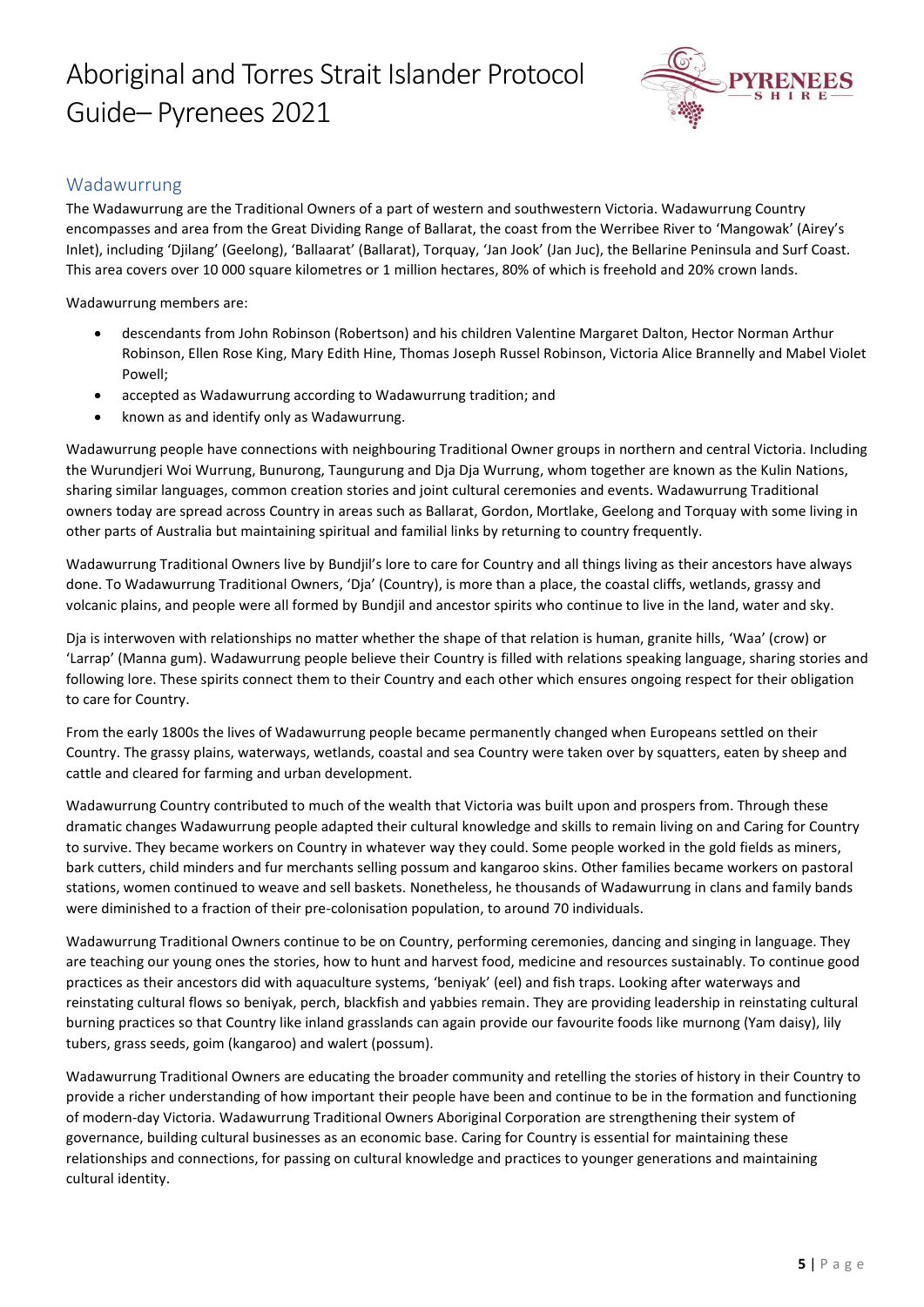

#### Registered Aboriginal Party

Wadawurrung Traditional Owners Aboriginal Corporation (WTOAC) was registered in 1998 and appointed in May 2009 as a Registered Aboriginal Party with statutory rights and under the *Victorian Aboriginal Heritage Act 2006.* It is the legally recognised corporation for working with as custodians, decision makers and knowledge holders for looking after cultural heritage and Country.

WTOAC has over 300 hundred members and its role is to respond to the needs of the Wadawurrung community and to coordinate the activities, resources and partnerships necessary to protect and strengthen culture, manage land and sea Country and support community health and wellbeing.

WTOAC has grown significantly over the past five years with many achievements in looking after culture and Country since its establishment. It has increased its ability to provide a wide range of professional services.

These include:

- Cultural heritage assessments, management plans, protection and management works
- Welcome to Country & smoking ceremonies
- Artworks and linkages to Wadawurrung artists
- Cultural education and awareness workshops
- Dance and cultural practices workshops
- Wadawurrung language and cultural interpretation advice
- Cultural advice into environmental, urban and water plans
- Reconciliation Action Plan development
- Caring for Country services cultural burning, weed, water and feral animal management

The Local Governments operating on Wadawurrung land include: Pyrenees Shire Council, City of Ballarat, Moorabool Shore Council, Golden Plains Shire Council, City of Greater Geelong, Surf Coast Shire Council and Corangamite Shire Council.

Wadawurrung Traditional Owners do not currently have Native Title over their Registered Aboriginal Party area.

#### Eastern Maar

The Eastern Maar are the Traditional Owners of a part of southwestern Victoria. Eastern Maar land extends north to Ararat and encompasses the Warrnambool, Port Fairy and Great Ocean Road areas. It also stretches 100m out to sea from low tide and therefore includes the iconic Twelve Apostles. Part of the Pyrenees municipality is in the northern part of Eastern Maar Country.

Eastern Maar is a name adopted by the people who identify as Maar, Eastern Gunditjmara, Tjap Wurrung, Peek Whurrong, Kirrae Whurrung, Kuurn Kopan Noot and/or Yarro waetch (Tooram Tribe) amongst others, who are Aboriginal people and who are:

- descendants, including by adoption, of the identified ancestors;
- who are members of families who have an association with the former Framlingham Aboriginal Mission Station; and
- who are recognised by other members of the Eastern Maar People as members of the group.

Before the arrival of Europeans, there were over 200 clan groups belonging to the Maar Nation. This number diminished quickly to just a fraction of the original population, with small groups coalescing into larger ones, and yet larger ones still until there were only two Maar landholding groups left, each covering a large area of land and water.

Today, some citizens continue to identify with the respective Maar clan groups of their ancestors, including Peek Whurrong, Chap Whurrong (Tjap Wurrung or Djab Wurrung), Kirrae Whurrong, Kuurn Kopan Noot and Yarro Waetch (Tooram Tribe). Other citizens comfortably identify as part of the broader Eastern Maar group without identifying with a particular clan.

Eastern Maar people continue to pass on traditional knowledge from generation to generation, inducting young people into Maar society as a cultural practice initiated by Ancestors. It is a process that keeps customs and stories alive and ensures the Eastern Maar can maintain Maar culture, language and society. Ecological knowledge allows Eastern Maar people to read and interact with Country and its plants and animals. It guides the way Eastern Maar people identify and utilise resources for traditional purposes and the basics of life. Kinship is important to Eastern Maar people: who parents and grandparents are, where we are living, and how we all are related, are underpinning elements of Eastern Maar identity.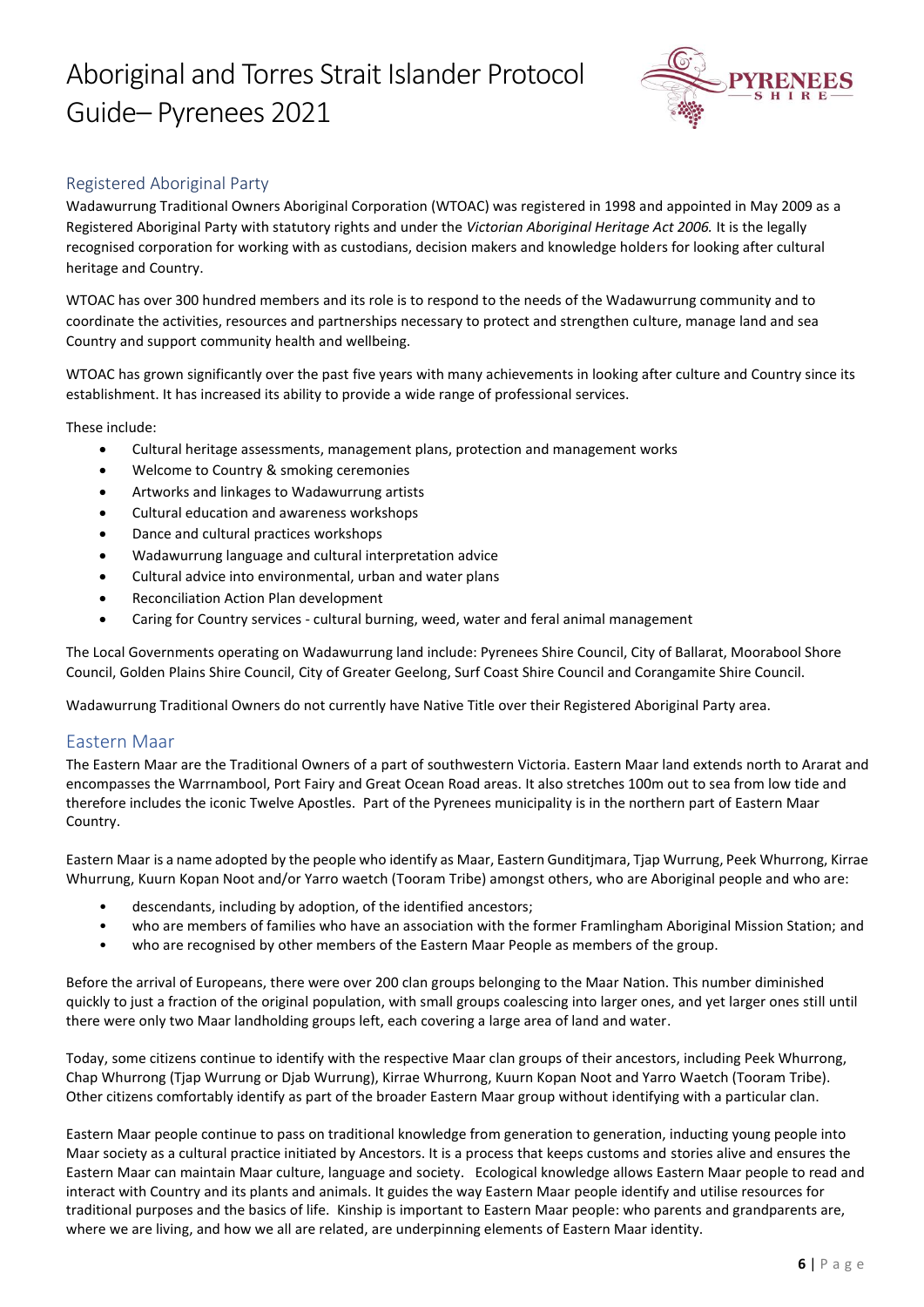

#### Native Title

In July 2011 the Eastern Maar and Gunditjmara peoples were recognised as the native title holders for an area of their Traditional Country in south-west Victoria between the Shaw and Eumerella Rivers and from Yambuk in the south to beyond Lake Linlithgow in the north.

In 2020, Eastern Maar Aboriginal Corporation was announced as having Registered Aboriginal Party (RAP) status over a large portion of land in south-west Victoria. The status recognises Eastern Maar as the primary guardians, keepers and knowledgeholders for the management and protection of Aboriginal cultural heritage within the determined area. The determined area extends along the coast from east of Port Fairy to west of Anglesea and extends inland to include the Great Otway National Park and the townships of Warrnambool, Terang, Mortlake, Camperdown, Colac, Apollo Bay, Lorne and Cressy.

Eastern Maar also has a native title claim underway in the Federal Court under the Commonwealth Native Title Act 1993 that was first lodged in 2012.

In 2015, th[e Eastern Maar Aboriginal Corporation](https://easternmaar.com.au/) developed the Country Plan called Meerreengeeye Ngakeepoorryeeyt. It is in Maar language. Meerreengeeye means 'Our Country', which includes the land and waters, plants and animals, Maar stories and spirits, Maar citizens. This is how Eastern Maar see Country, as connected and all-encompassing. Ngakeepoorryeeyt means 'far seeing'.

The following local governments are located on Eastern Maar Country: Ararat, Central Goldfields, Pyrenees, Corangamite, Colac Otway, Golden Plains, Surf Coast, Moyne.

More information and details on the Recognition and Settlement Agreement can be found at: <https://www.justice.vic.gov.au/your-rights/native-title/proposed-eastern-maar-recognition-and-settlement-agreement>

#### Wotjobaluk, Jaadwa, Jadawadjali, Wergaia and Jupagulk

The Wotjobaluk Peoples are the Traditional Owners of a large area of Western Victoria. Collectively known as the Wotjobaluk Peoples, the individual Nations are the Wotjobaluk, Jaadwa, Jadawadjali, Wergaia, and Jupagulk Peoples. Wotjobaluk Country is extensive: it runs from the Victorian-South Australia border, north to Ouyen, as far south as Edenhope, and at its east runs south from Lake Tyrrell towards Donald, and follows the Richardson and Avon Rivers south to Navarre and then to Ararat. To the southeast, Wotjobaluk Country borders Dja Dja Wurrung Country; to the south it borders Eastern Maar Country.

The Wotjobaluk are represented by the Barengi Gadjin Land Council Aboriginal Corporation, which is also the Registered Aboriginal Party for much of Wotjobaluk Country.

People have been living in the Wimmera for at least 40,000 years, in groups that were interconnected and which became associated with particular tracts of Country. While a person would share resource rights to a local group or that of their father, the groups had a shared cultural system, providing social connections and access to resources beyond their immediate group. These enduring connections were established through kinship, marriage, and trade. Seasonal movements were motivated by availability of specific foods, and large gatherings at Lake Buloke and the Wirrengren Plain were important for trade.

It is likely that the first contact the Wotjobaluk Peoples had with Europeans came in the form of smallpox, transmitted through Wotjobaluk trade routes and possibly the Murray River. Prior to the 1830s at least two epidemics are recorded. Following this, the 1840s encroachment of sheep and cattle farmers establishing pastoral stations created at least a decade of direct conflict between the Traditional Owners and Europeans. During this conflict, some Wotjobaluk ancestors sought refuge at friendly pastoral runs where they maintained an approximation of familiar group life. Although people continued to move around, they also became associated with particular runs and settlers, leading many Wotjobaluk People to take on the European family names of those pastoral families.

The Ebenezer Mission was established in 1859 and operated for 45 years. The Mission was established on sacred Wotjobaluk lands, including an historic corroboree site, and was operated in a way that enabled some traditional practices to continue. The effects of the *Half-Caste Act 1886* dwindled resident numbers, however, and after the Mission's resultant closure many families moved away from Wotjobaluk Country to nearby townships.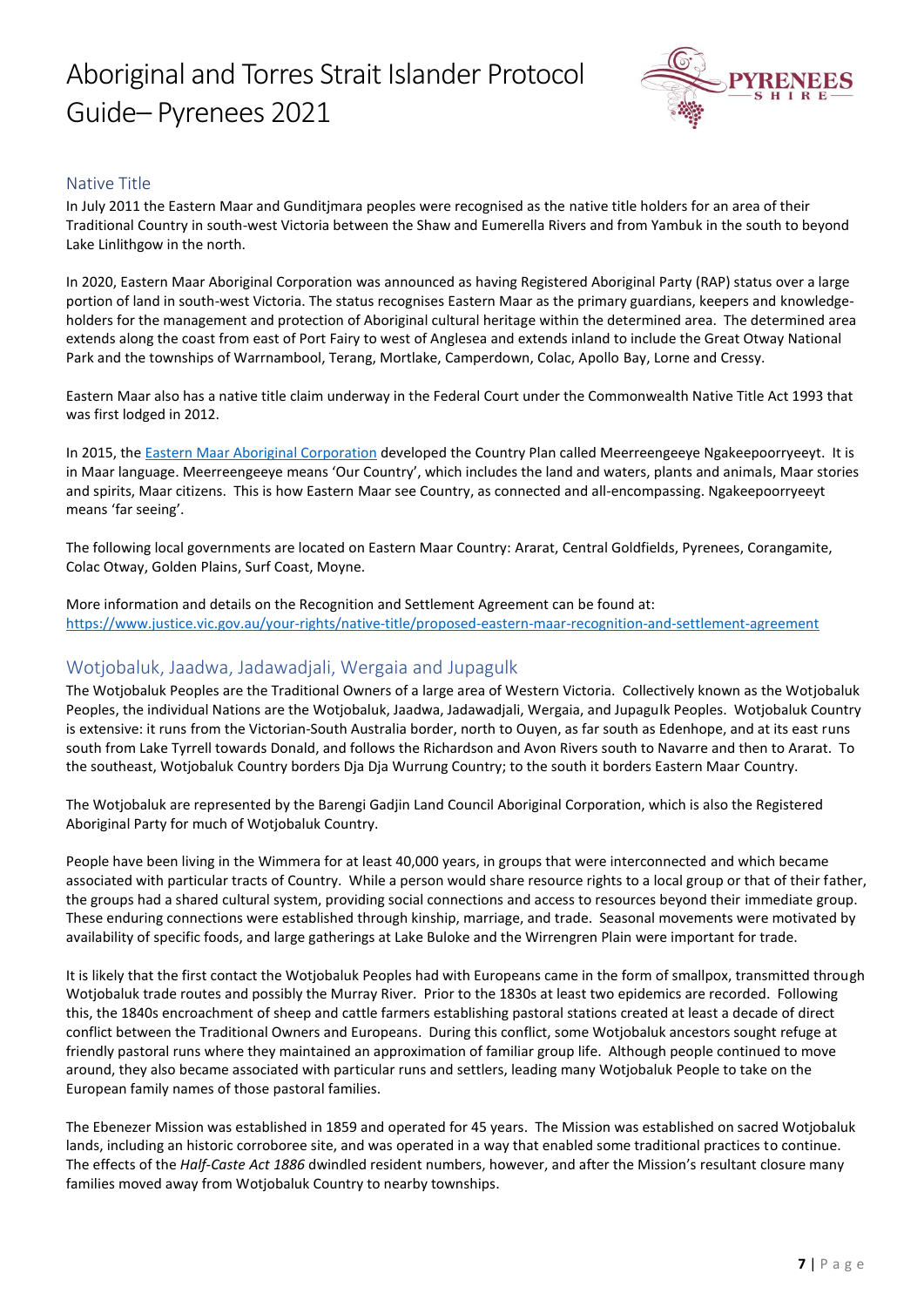

Today, though, and following a positive determination of a Native Title application in 2005, many families are returning to the Wimmera area. The Wotjobaluk people maintain a strong connection to their Country, and the ability to protect and manage their Country and Culture is of central importance to the Wotjobaluk Peoples. The *Growing What is Good* Country Plan brings together the voices of the Wotjobaluk Nations to establish a vision for the future. The Country Plan will be implemented alongside a sustainable, strategic plan to address the following identified priority actions:

- Strong and healthy Wotjobaluk Culture
- Healthy Wotjobaluk Country
- An engaged and connected Wotjobaluk community
- Recognition and respect
- Economic sustainability
- Healthy Wotjobaluk Peoples
- A strong corporation with excellent governance

#### Native Title

In 2005, after 10 years of research and negotiation, the Wotjobaluk Peoples were granted native title by the Federal government – the first successful native title claim in Victoria and all of southeastern Australia. The Barengi Gadjin Land Council was appointed to protect and manage the Indigenous Land Use Agreement Area established through the native title process. The Barengi Gadjin Land Council subsequently entered into a suite of Settlement Agreements with the State government, designed to strengthen their legal claim to Wotjobaluk Country. A 2013 review of those Agreements followed, and in 2017 renegotiation of them commenced.

Negotiations are also ongoing with respect to a Proposed Recognition and Settlement Agreement. The land the subject of those negotiations aligns with the boundary of the Land Use Agreement Area.

[https://www.justice.vic.gov.au/your-rights/native-title/proposed-recognition-and-settlement-agreement-with-the-wotjobaluk](https://www.justice.vic.gov.au/your-rights/native-title/proposed-recognition-and-settlement-agreement-with-the-wotjobaluk-jaadwa)[jaadwa](https://www.justice.vic.gov.au/your-rights/native-title/proposed-recognition-and-settlement-agreement-with-the-wotjobaluk-jaadwa)

The local government Councils operating partly or wholly on Wotjobaluk land are: Mildura Rural City Council, West Wimmera Shire Council, Hindmarsh Shire Council, Yarriambiack Shire Council, Buloke Shire Council, Horsham Rural City Council, Northern Grampians Shire Council, Southern Grampians Shire Council, Ararat Rural City Council, and Pyrenees Shire Council.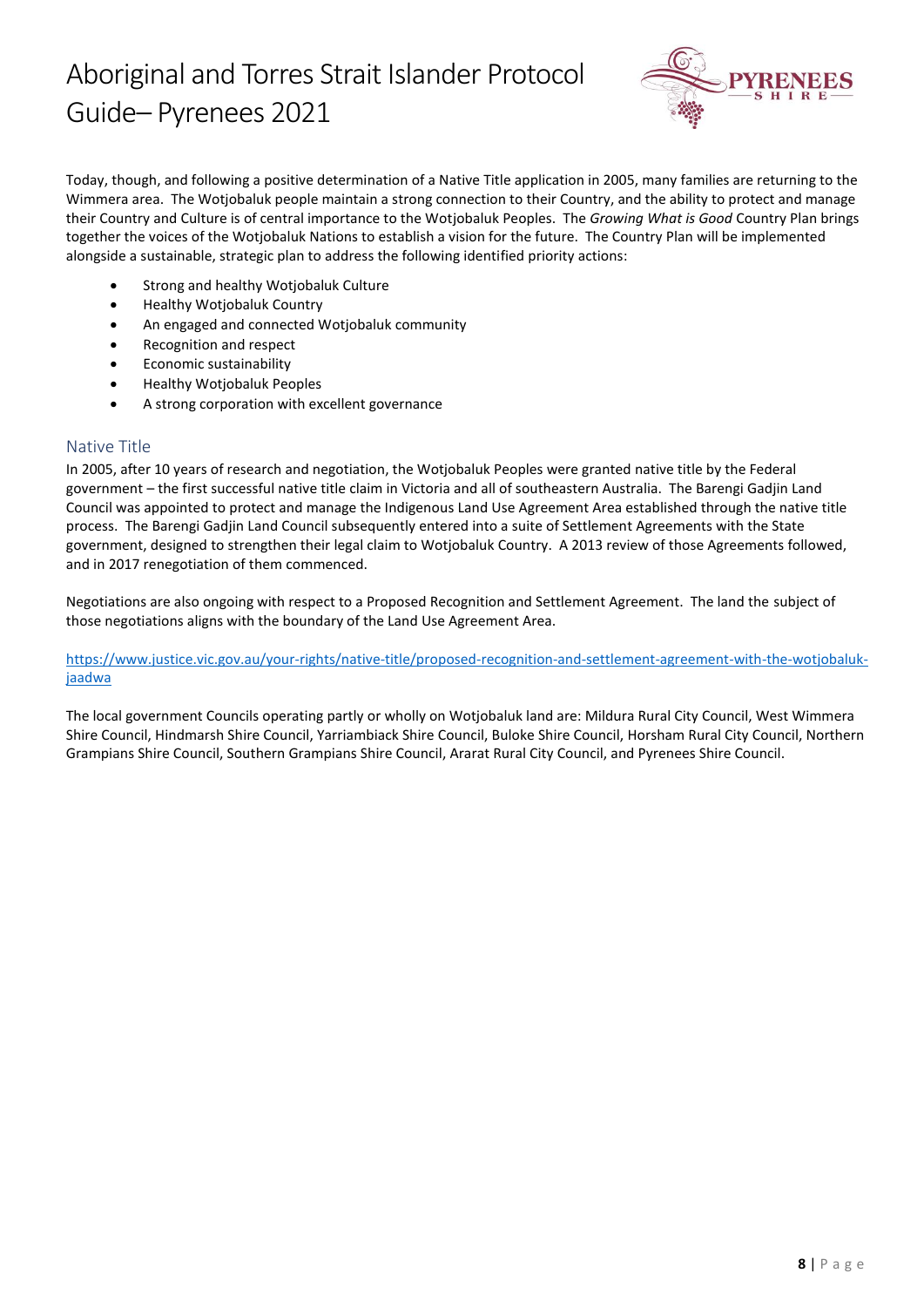

### 2. Terminology when referring to Torres Strait Islander peoples

### Aboriginal

An Aboriginal or Torres Strait Islander is a person of Aboriginal and Torres Strait Islander descent, identifies as an Aboriginal and Torres Strait Islander, and is accepted as such by the community in which he or she lives or has lived.

- Always capitalise the 'A' in Aboriginal when referring to Aboriginal people from across Australia. The word 'aboriginal' with a lower case 'a' refers to an aboriginal person from any part of the world. It is considered offensive when 'Aboriginal people' or 'Aboriginal communities' is written with a lower case 'a' within any brochures or literature distributed within the Aboriginal community.
- The term 'Aboriginal' should be used as an adjective rather than a noun (i.e. Aboriginal people).
- Never abbreviate 'Aboriginal' as this is considered offensive.

#### Aboriginal people or peoples

'Aboriginal people' is a collective term for the original people of Australia and their descendants. However, this term does not emphasise the diversity that exists within Aboriginal culture and communities. Using the term 'Aboriginal peoples' emphasises the diversity of Aboriginal languages, communities, cultural practices and spiritual beliefs.

#### Torres Strait Islander

A Torres Strait Islander is a person or descendant from the Torres Strait Islands, which are located to the north of Cape York Peninsula between mainland Australia and New Guinea. The term 'Torres Strait Islander' refers to people of Torres Strait Islander origin, whether or not they are also of Aboriginal origin. Many people are both Aboriginal and Torres Strait Islander.

- Use upper case 'T', 'S' and 'I' for Torres Strait Islander.
- The term should be used as an adjective rather than a noun (i.e. Torres Strait Islander community, Torres Strait Islander peoples).
- Never abbreviate 'Torres Strait Islander' as this is considered offensive.

#### Traditional Owners

Traditional Owners are directly descended from the original Aboriginal and Torres Strait Islander inhabitants of a culturally defined area of land or Country. Traditional Owners have ongoing spiritual and cultural ties to this Country that are derived from the traditions, observances, customs, beliefs and / or history of the original Aboriginal and Torres Strait inhabitants of the area.

• Use 'Traditional Owner' to refer to an Aboriginal and Torres Strait Islander person or group as defined above.

#### Koori and other terms

'Koori' and other terms are directly derived from Aboriginal languages and are often used by Aboriginal peoples in specific areas when referring to themselves. Note that many Aboriginal peoples from other areas of Australia reside within Victoria and still use their traditional names. Always check with the local Aboriginal community about using this type of terminology. The following words are commonly used in each State and Territory:

- "Koori" or "Koorie", which is a New South Wales term that is used by many Aboriginal people in Victoria and New South Wales
- "Palawa", which is usually used in Tasmania
- "Murri", which is usually used in north-west New South Wales and Queensland
- "Nunga", which is usually used in South Australia
- "Yolngu", which is usually used in the Northern Territory (north-east Arnhem Land)
- "Anangu", which is usually used in Central Australia
- "Noongar", which is usually used in Western Australia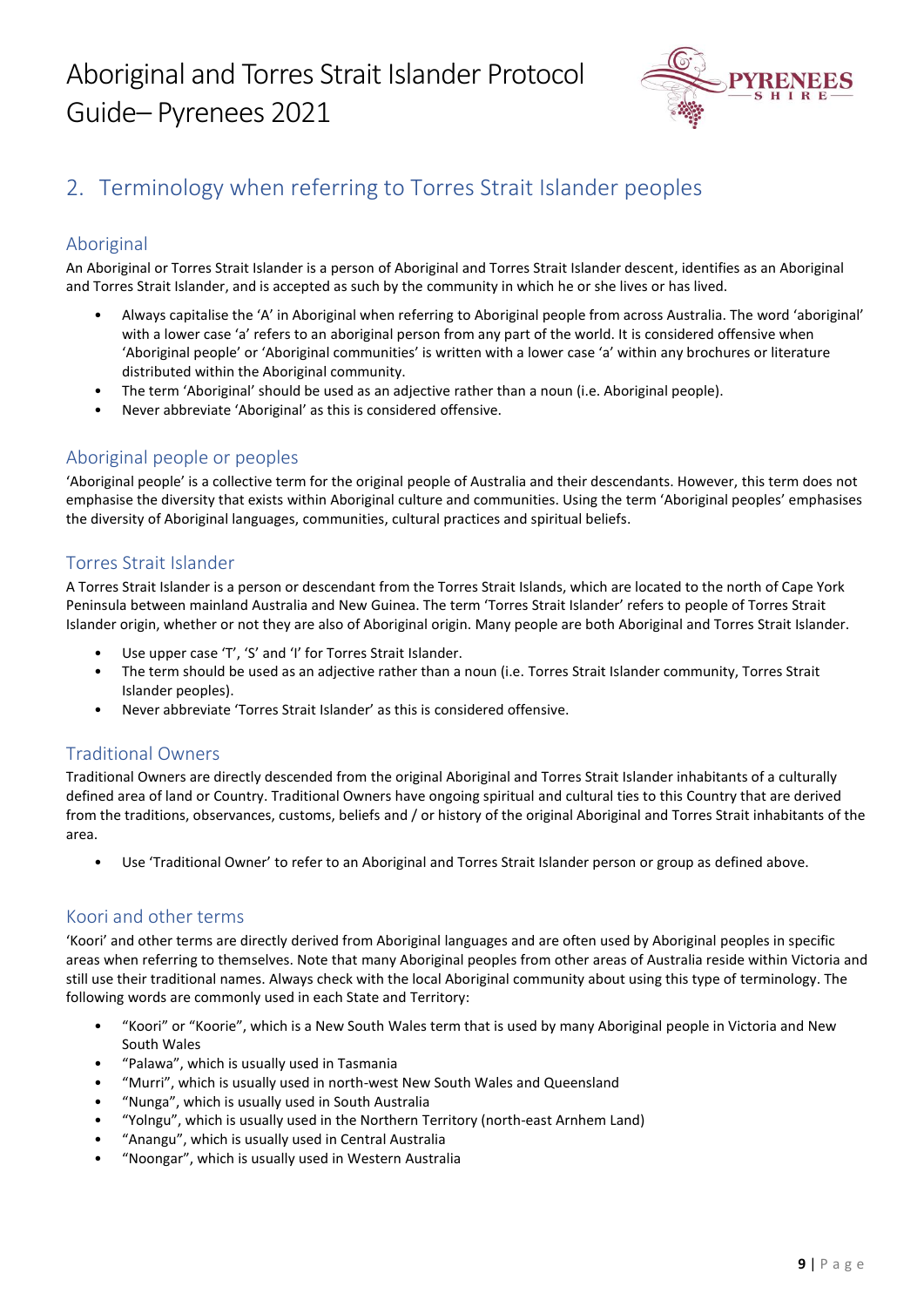

#### First Nations

'First Nations' is an inclusive term used when referring to a group that is comprised of members of the Aboriginal and Torres Strait Islander community.

#### Indigenous (Australian)

'Indigenous people' or 'Indigenous peoples' is often used as a non-specific term to describe Aboriginal and Torres Strait Islander people.

- Avoid using the term 'Indigenous' as many Aboriginal and Torres Strait Islander people feel the term diminishes their Aboriginality and is not appropriate to use. It is recommended that staff use the term 'Aboriginal and Torres Strait Islander'
- The term 'Indigenous' is now the primary term when referring to native flora and fauna
- Using 'indigenous' with a lower case 'i' can be used to refer to indigenous people from other parts of
- the world, and is not referring solely to Indigenous people of Australia

#### Aboriginality

Government agencies and community organisations usually accept three 'working criteria' as proof or confirmation of Aboriginal or Torres Strait Islander heritage. This follows the working definition as defined by the Federal Government. This definition states that an Aboriginal or Torres Strait Islander person is someone who is:

- 1. of Aboriginal and/or Torres Strait Islander descent;
- 2. who identifies as an Aboriginal or Torres Strait Islander, and
- 3. is accepted as such by the community in which he or she lives.

Not all Aboriginal and Torres Strait Islander people are dark-skinned.

It is offensive to question the 'amount' of Aboriginal and/or Torres Strait Islander 'blood' or to expect an Aboriginal and/or Torres Strait Islander person to divide their Aboriginality into parts. It is particularly offensive to refer to labels such as 'fullblood', 'half-caste' or 'quarter-caste' as these labels were derived from past government policies and definitions of Aboriginal and Torres Strait Islander peoples. These labels are considered racist and oppressive terms and should never be used.

### 3. Other terminology

#### **Country**

'Country' is a term used to describe a culturally defined area of land associated with a culturally distinct group of people or Nation. 'Country' also refers to the diverse relationships, deep connections and understandings that Aboriginal and Torres Strait Islander people have to the land and environment.

- 'Country' is often used by Aboriginal and Torres Strait Islander people to describe family origins and associations to parts of Australia. It is spoken of like a person: we speak to country, we sing to country, we worry about country, and we long for country.
- Use 'Country' to refer to a culturally defined area of land e.g. Dja Dja Wurrung Country, Eastern Maar Country, Wadawurrung Country, Wotjobaluk Country.
- 'Caring for country' means participating in interrelated activities on Aboriginal lands and seas with the objective of promoting ecological, spiritual and human health. It is also a community driven movement towards long-term social, cultural, physical and sustainable economic development in rural and remote locations, simultaneously contributing to the conservation of globally valued environmental and cultural assets.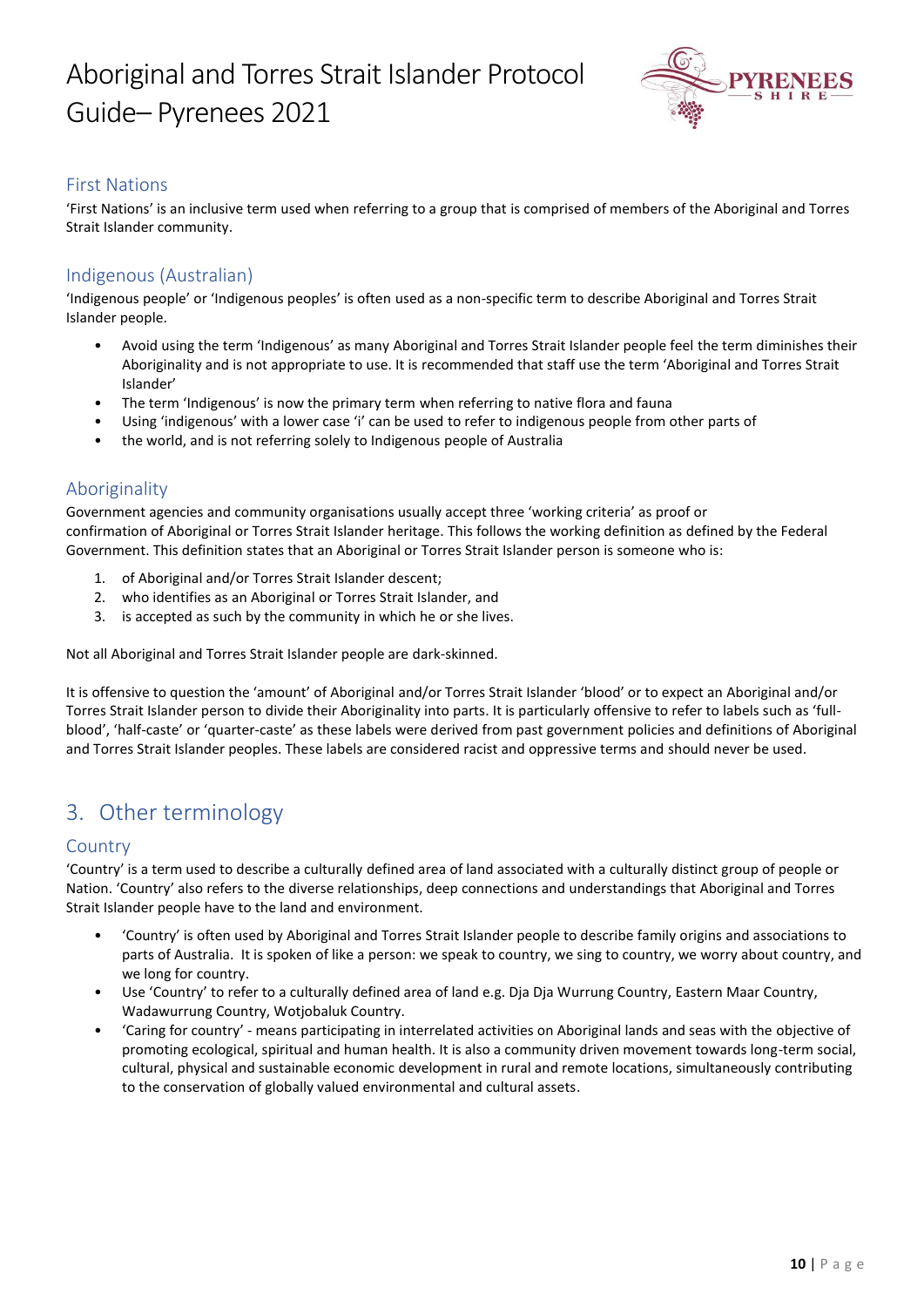

#### **Community**

Within Aboriginal and Torres Strait Islander culture, the term 'community' takes on different meanings and refers to Country, (extended) family ties, and shared experience.

- Use the term 'community' to refer to Aboriginal and Torres Strait Islander peoples living within a geographical region, remaining mindful of the diversity of Aboriginal and Torres Strait Islander people within that 'community'.
- An Aboriginal and Torres Strait Islander person may belong to more than one community, such as where they come from, where their family is, and where they live or work.
- 'Community' is about inter-relatedness and belonging within Aboriginal and Torres Strait Islander cultures.

#### Nation

'Nation' refers to a culturally distinct group of people associated with a culturally defined area of land or country.

#### Clan

A clan is a named, local descent group, larger than a family but based on family links through a common ancestry. A clan is a subset of a Nation. While some Aboriginal and Torres Islander peoples may use this term, its usage should be respected. It is generally not appropriate for non-Aboriginal and Torres Strait Islanders to use this term and, if unsure, guidance should be sought from local Aboriginal and Torres Strait Islander peoples or organisations.

#### Elder

Elders are highly respected members of their communities and are recognised as the custodians of cultural knowledge and beliefs passed on from generation to generation. Elders are chosen and accepted by their communities as people who have permission to disclose cultural knowledge and beliefs. They have a significant role in preserving and passing on culture, guiding younger members of the community, and making guiding decisions for the wellbeing of the whole community.

- Always use an uppercase 'E' when using the term 'Elder'.
- In some instances, Aboriginal and Torres Strait Islander peoples above a certain age will refer to
- themselves as Elders. However, it is important to be aware that in traditional Aboriginal and Torres Strait
- Islander cultures, age does not necessarily mean that one is a recognised Elder.
- It is important to ensure recognised Elders (or other respected community representatives) are involved in negotiations with Aboriginal and Torres Strait Islander communities where possible. While it is important to negotiate with recognised Elders or other respected community members, this should not replace negotiation with local Aboriginal and Torres Strait Islander organisations for advice and direction.

For Pyrenees, these organisations include the Registered Aboriginal Parties (Wadawurrung Traditional Owners Aboriginal Corporation, Dja Dja Wurrung Clans Aboriginal Corporation, Barengi Gadjin Land Council Aboriginal Corporation, Eastern Maar Aboriginal Corporation).

#### Sister / Brother / Cousin / Uncle / Aunty

In non-Aboriginal culture, these terms are used to refer to familial relationships. However, these terms have very different meanings in Aboriginal and Torres Strait communities. They are used as a greeting to acknowledge a person as a sign of respect. For example, younger members of the community will generally use the term 'Uncle' or 'Aunty' when referring to adults as a sign of respect.

However, this does not necessarily mean that people are related as in non-Aboriginal culture. Non-Aboriginal people should not refer to someone as 'Aunty', 'Uncle', 'Cuz', 'Sis' or 'Bruz' unless you are invited to do so.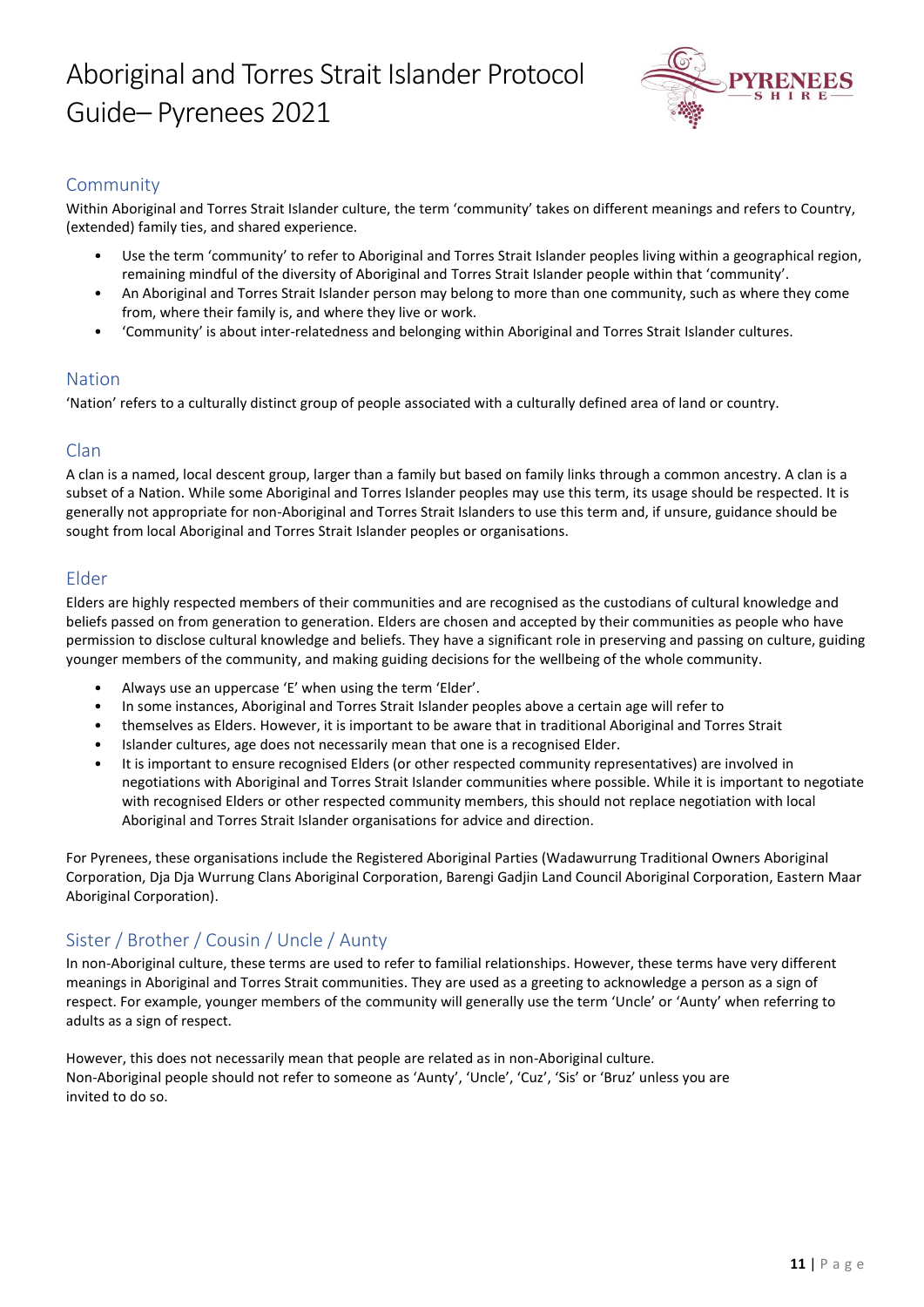

#### Mob

'Mob' is a term that is often used to refer to a group of Aboriginal and Torres Strait Islander people associated with a particular place. The term does not have the same negative connotations as when used in mainstream English.

- 'Mob' is an important term for Aboriginal and Torres Strait Islander peoples and is often used in a friendly way to describe who they are and where they are from. 'Mob' is generally used by and between Aboriginal and Torres Strait Islander peoples.
- It may not be appropriate for non-Aboriginal people to use this term unless this is known to be acceptable.

#### Registered Aboriginal Parties

Registered Aboriginal Parties (RAPs) are organisations that hold decision-making responsibilities under the Aboriginal Heritage Act 2006 for protecting Aboriginal cultural heritage in a specified geographical area. RAPs have important roles and functions in managing and protecting Aboriginal cultural heritage in Victoria. RAP appointments are determined by the Victorian Aboriginal Heritage Council. There are currently 10 RAPs in Victoria. The Wadawurrung Traditional Owners Aboriginal Corporation, Dja Dja Wurrung Clans Aboriginal Corporation, Barengi Gadjin Land Council Aboriginal Corporation and Eastern Maar Aboriginal Corporation are the RAPs on the land on which the Pyrenees Shire operates in. For more information on the tasks performed by RAPs, visit the Victorian Government's Aboriginal Victoria website. [www.vic.gov.au/aboriginalvictoria/heritage/registered](http://www.vic.gov.au/aboriginalvictoria/heritage/registered-aboriginal-parties.html)[aboriginal-parties.html](http://www.vic.gov.au/aboriginalvictoria/heritage/registered-aboriginal-parties.html)

#### Stolen Generation

The term 'Stolen Generation' refers to the Aboriginal and Torres Strait Islander persons who were forcibly removed as children from their families, homes and communities, in accordance with government policy at the time. Children were removed by churches, welfare bodies and government agencies and placed in institutional care or with non-Aboriginal and Torres Strait Islander foster families.

#### Native Title

Native Title is the recognition under the common law of Australia that Aboriginal and Torres Strait Islander peoples hold preexisting rights and interests to the land and waters.

Native title was first accepted into Australian law following the High Court of Australia's historic decision in 1992 regarding Mabo v Queensland (No 2) [1992] HCA 23; (1992) 175 CLR 1 (Mabo). Known as the Mabo No. 2 decision, this decision recognised that the rights possessed by Aboriginal and Torres Strait Islander people under their system of traditional laws and customs survived colonisation. The native title of a particular group is defined by the traditional laws and customs observed by that group of people.

Following the Mabo No. 2 decision, the Federal Government enacted the *Native Title Act 1993 (Cth),* giving statutory recognition and protection of native title. The Act also lays out the procedures for making a claim for a determination of native title through the courts.

For native title rights and interests to be recognised, it must be established that:

- The native title claim group have rights and interests that are possessed under traditional laws acknowledged, and traditional customs observed;
- The native title claim group by those laws and customs have a connection with the land or water; and
- That those rights and interests are recognised by the common law of Australia.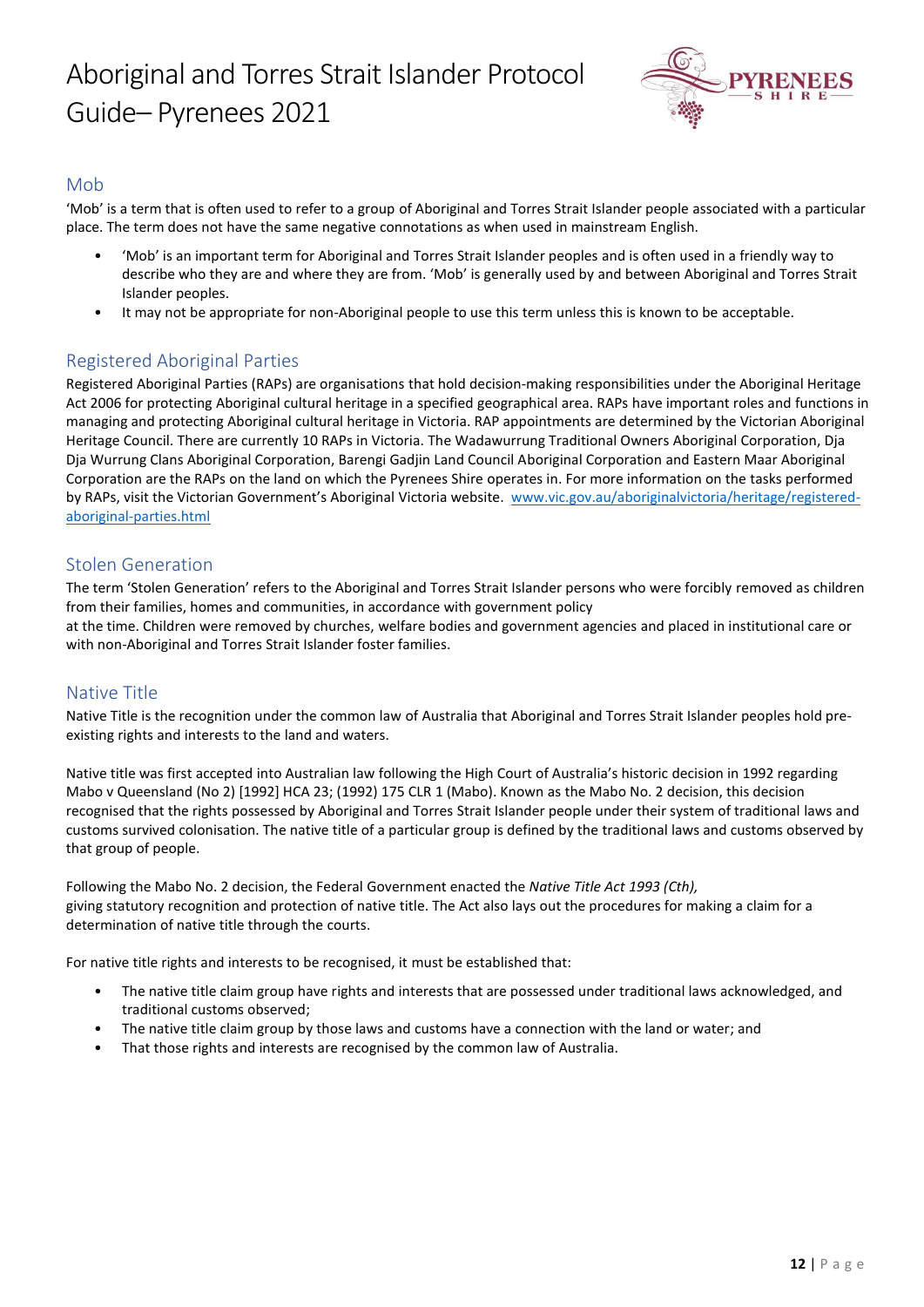

### 4. Aboriginal and Torres Strait Islander protocols

#### Welcome to Country

A Welcome to Country ceremony is conducted by a Traditional Owner to welcome people visiting their Country. This protocol is delivered at the beginning of a meeting, event or ceremony, and is an important mark of respect for Aboriginal and Torres Strait Islander peoples. A Welcome to Country generally takes the form of speeches of welcome, but may also include traditional dance, singing and smoking ceremonies.

- A Welcome to Country should be arranged for all major public or significant forums and events, and especially for any function or milestone of significance for the Aboriginal and Torres Strait Islander community.
- A Welcome to Country can only be conducted by a representative of the Traditional Owner Group.
- Always use upper case when referring to 'Welcome to Country' in writing.

A Welcome to Country must be arranged through the Registered Aboriginal Parties (RAPs) for the Pyrenees region. Se[e Resources](#page-21-0) section for contact details of the RAPs.

#### Acknowledgement of Country

An Acknowledgement of Country is a protocol delivered at the opening of meetings, conferences, special events and official functions. It is a way for other people to acknowledge and pay respects to the Traditional Owners of the land on which they are speaking. Unlike a Welcome to Country, an Acknowledgement of Country can be given by any non-Aboriginal person or an Aboriginal and Torres Strait Islander person who is not a Traditional Owner. It can be delivered with or without a Welcome to Country.

- An Acknowledgement of Country should be given:
	- By the first speaker but subsequent speakers may also choose to acknowledge the Traditional Owners.
	- At the start of all major events and public functions, forums, larger meetings (i.e. 10 or more people), exhibitions, training sessions etc.
	- At the start of meetings at which people from external organisations are present.
	- At the start of meetings at which Aboriginal and Torres Strait Islander persons are present.
	- The wording used in the Pyrenees Shire at various locations is as follows:

#### Dja Dja Wurrung (Waubra, Lexton, Avoca, Moonambel, Natte Yallock and Redbank) -

*Pyrenees Shire Council acknowledges the Wadawurrung, Dja Dja Wurrung, Eastern Maar Peoples and Wotjobaluk, Jaadwa, Jadawadjali, Wergaia and Jupagulk Nations whose land the Pyrenees Shire operates in.*

*We would like to acknowledge the Dja Dja Wurrung People as the Traditional Owners of the land on which we meet today. We pay our respects to their Ancestors and Elders past and present and recognise them for their stewardship and continuing connection to Country*

#### Wadawurrung (Beaufort, Brewster and Snake Valley)

*Pyrenees Shire Council acknowledges the Wadawurrung, Dja Dja Wurrung, Eastern Maar Peoples and Wotjobaluk, Jaadwa, Jadawadjali, Wergaia and Jupagulk Nations whose land the Pyrenees Shire operates in.*

*We would like to acknowledge the Wadawurrung People as the Traditional Owners of the land on which we meet today. We pay our respects to their Ancestors and Elders past and present and recognise them for their stewardship and continuing connection to Country.*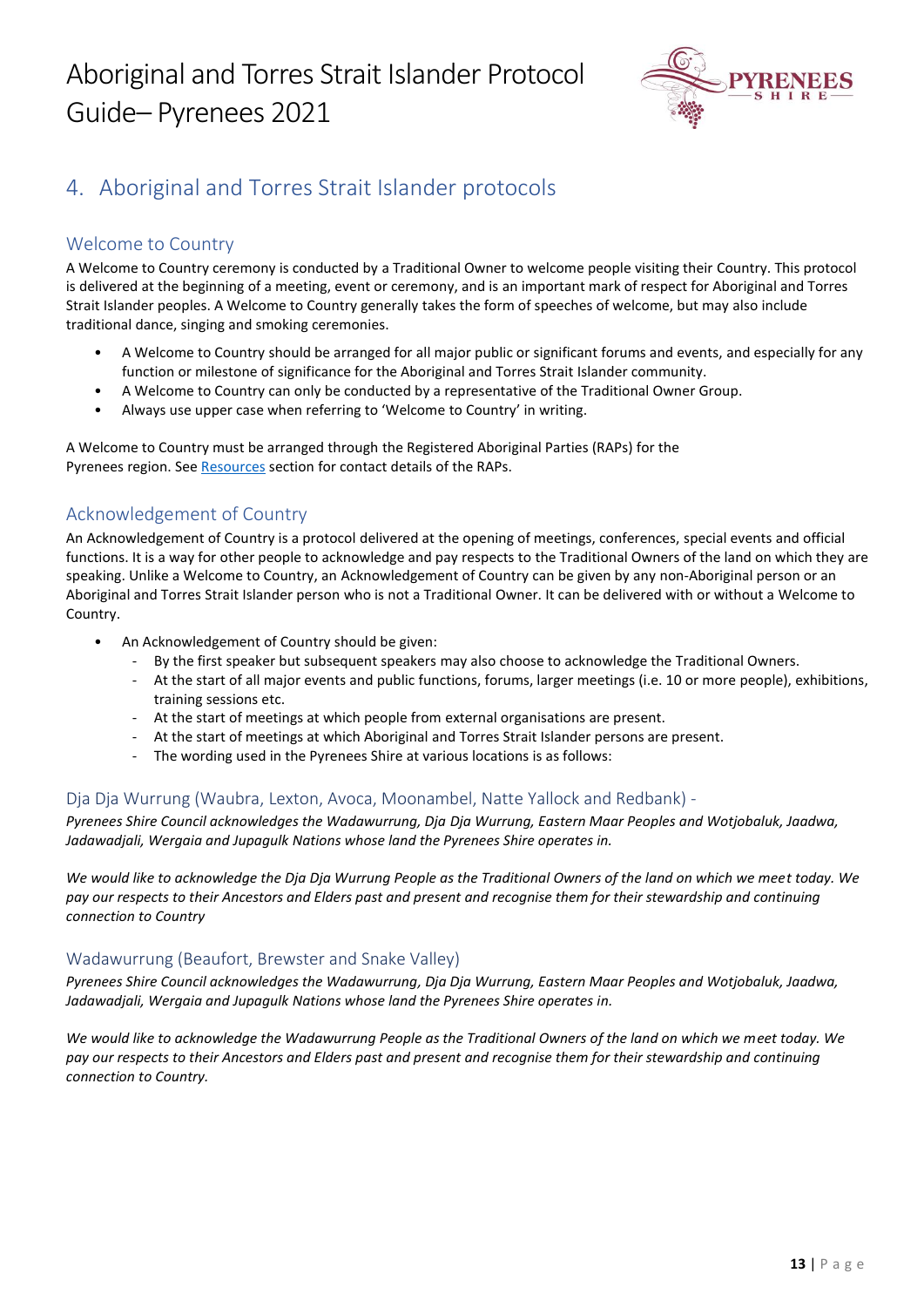

#### Eastern Maar (Raglan and Crowlands)

*Pyrenees Shire Council acknowledges the Wadawurrung, Dja Dja Wurrung, Eastern Maar Peoples and Wotjobaluk, Jaadwa, Jadawadjali, Wergaia and Jupagulk Nations whose land the Pyrenees Shire operates in.*

*We would like to acknowledge the Eastern Maar People as the Traditional Owners of the land on which we meet today. We pay our respects to their Ancestors and Elders past and present and recognise them for their stewardship and continuing connection to Country.*

#### Wotjobaluk, Jaadwa, Jadawadjali, Wergaia, and Jupagulk (small part of Landsborough)

*Pyrenees Shire Council acknowledges the Wadawurrung, Dja Dja Wurrung, Eastern Maar Peoples and Wotjobaluk, Jaadwa, Jadawadjali, Wergaia and Jupagulk Nations whose land the Pyrenees Shire operates in.*

*We would like to acknowledge the Wotjobaluk, Jaadwa, Jadawadjali, Wergaia and Jupagulk Nationa as the Traditional Owners of the land on which we meet today. We pay our respects to their Ancestors and Elders past and present and recognise them for their stewardship and continuing connection to Country.*

#### No Traditional Owners (Landsborough Resource Centre, Barkly)

*Pyrenees Shire Council acknowledges the Wadawurrung, Dja Dja Wurrung, Eastern Maar Peoples and Wotjobaluk, Jaadwa, Jadawadjali, Wergaia and Jupagulk Nations whose land the Pyrenees Shire operates in.*

*We would like to acknowledge Aboriginal Peoples as the Traditional Owners of the land on which we meet today. We pay our respects to their Ancestors and Elders past and present and recognise them for their stewardship and continuing connection to Country.*

The above wording is also suitable for when outside the Pyrenees Shire and you are not aware of who the Traditional Owners are.

#### Acknowledgement of Country Signage

All Pyrenees Shire Council buildings including Beaufort Council Offices, Beaufort Resource Centre, Avoca Information Centre, Beaufort Depot and Avoca Depot, as well as those managed by Community Asset Committees, including, Beaufort Community Bank Complex, Brewster Hall, Landsborough Community Resource Centre, Lexton Community Centre, Snake Valley Hall and Waubra Community Hub have aluminium Acknowledgement of Country signs affixed to them.

All new community assets should also have Acknowledgement of Country signs incorporated to their design and development.

Each Traditional Owner has preferred wording for Acknowledgement of Country signage:

#### Dja Dja Wurrung

*We are proud to acknowledge Dja Dja Wurrung as the Traditional Owners of this Country.* Signs are to be purchased directly from Dja Dja Wurrung: [info@djadjawurrung.com.au.](mailto:info@djadjawurrung.com.au)

#### Wadawurrung

*Pyrenees Shire Council acknowledges the Wadawurrung People as the Traditional Owners of this land, along with their continuing connection to land, waters and Culture. We pay our respect to their Ancestors and Elders past, present and emerging.*

#### No Traditional Owner

*Pyrenees Shire Council acknowledges Aboriginal People as the Traditional Owners of this land, along with their continuing connection to land, waters and Culture. We pay our respect to their Ancestors and Elders past, present and emerging.*

Council's graphic design contractor, 61 Design has a template for Wadawurrung and No Traditional Owner signs.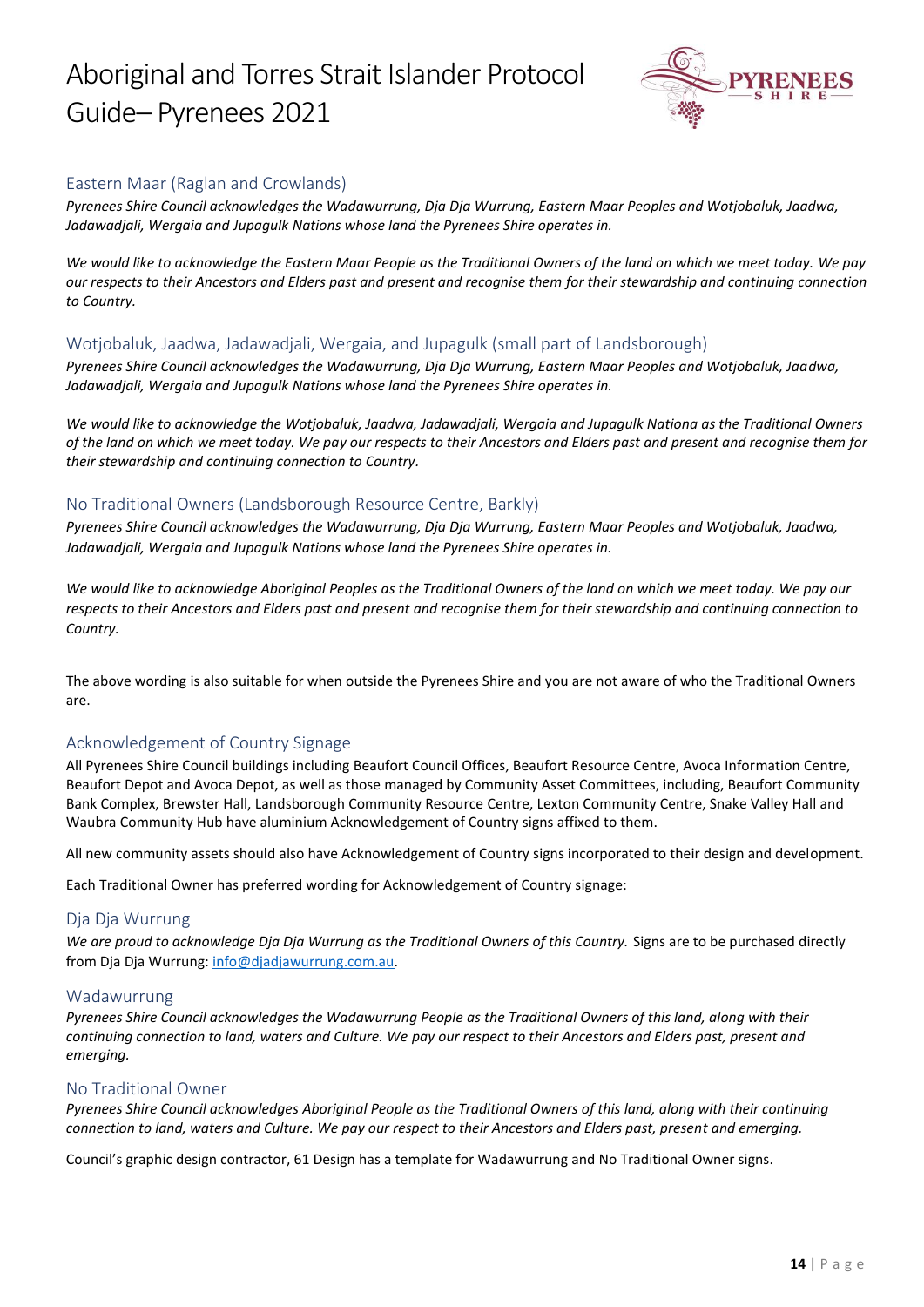

#### Smoking ceremony

A Smoking Ceremony is undertaken in Aboriginal communities to cleanse the space. The ceremony is a purification ritual and is always undertaken by a Traditional Owner who has specialised cultural knowledge. As per a Welcome to Country ceremony, this needs to be booked through the relevant Registered Aboriginal Party.

#### Sorry Business

'Sorry Business' refers to the period of mourning for a deceased Aboriginal and Torres Strait Islander person. In many Aboriginal and Torres Strait Islander communities it is offensive to refer to a deceased person by name or to show photographic images of the person during the mourning period, unless agreed to by family members. Mourning periods differ between communities and sometimes may last for a week, a year or an indefinite period. Before using the name of a deceased person or publishing their image, it is essential to obtain the family's permission.

#### Intellectual property and cultural copyright

Cultural copyright and the protection of intellectual property are key issues when working with Aboriginal and Torres Strait Islander communities. Aboriginal and Torres Strait Islander peoples are the custodians of their culture and have a right to own and control their own heritage. Aboriginal and Torres Strait Islander intellectual copyright covers all forms of traditional cultural expression, such as traditional stories, music, dance, song, and artistic works and designs.

If an employee wishes to access and make use of Aboriginal and Torres Strait Islander cultural materials or knowledge, it is important to gain permission from relevant individuals or organisations. Some of this may also be registered on the Intangible Heritage Register, in accordance with the *Aboriginal Heritage Act 2006*. The relevant compliance process will need to be adhered to.

#### Aboriginal knowledge and remuneration

Aboriginal and Torres Strait Islander peoples are the owners and holders of their culture and knowledge. Any person who is engaged in a cultural capacity – such as performing traditional dance, music, delivering speeches, providing an artwork or participating in a project – are entitled to request remuneration for their time and expertise. At the Council, it is expected that any Aboriginal and Torres Strait Islander person who is engaged by the Council for their cultural knowledge should be renumerated appropriately for their time and service.

#### Use of Aboriginal and Torres Strait Islander images, photographs, film

Before filming or taking photographs for inclusion in any publications or other media, including the Council's own publications, written consent must always be obtained before using their image. The person must be completely briefed as to how the image will be used and how long it will be used for.

In addition:

- Always ensure that images of Aboriginal people or persons are used in an appropriate manner e.g. that the image is representative of the local Aboriginal and Torres Strait Islander community of Pyrenees.
- Many Aboriginal communities consider displaying an image of a deceased person as disrespectful. Do not use these images.

#### Employment

Aboriginal and Torres Strait Islander employees bring unique knowledge, skills and expertise to the workforce and understand the needs and aspirations of the Aboriginal and Torres Strait Islander community.

By employing Aboriginal or Torres Strait Islander people, Council will gain better insight into the Indigenous community, helping us to make more considered, thoughtful choices. Cross-cultural awareness will improve, enhancing relationships with suppliers and customers from different cultural backgrounds.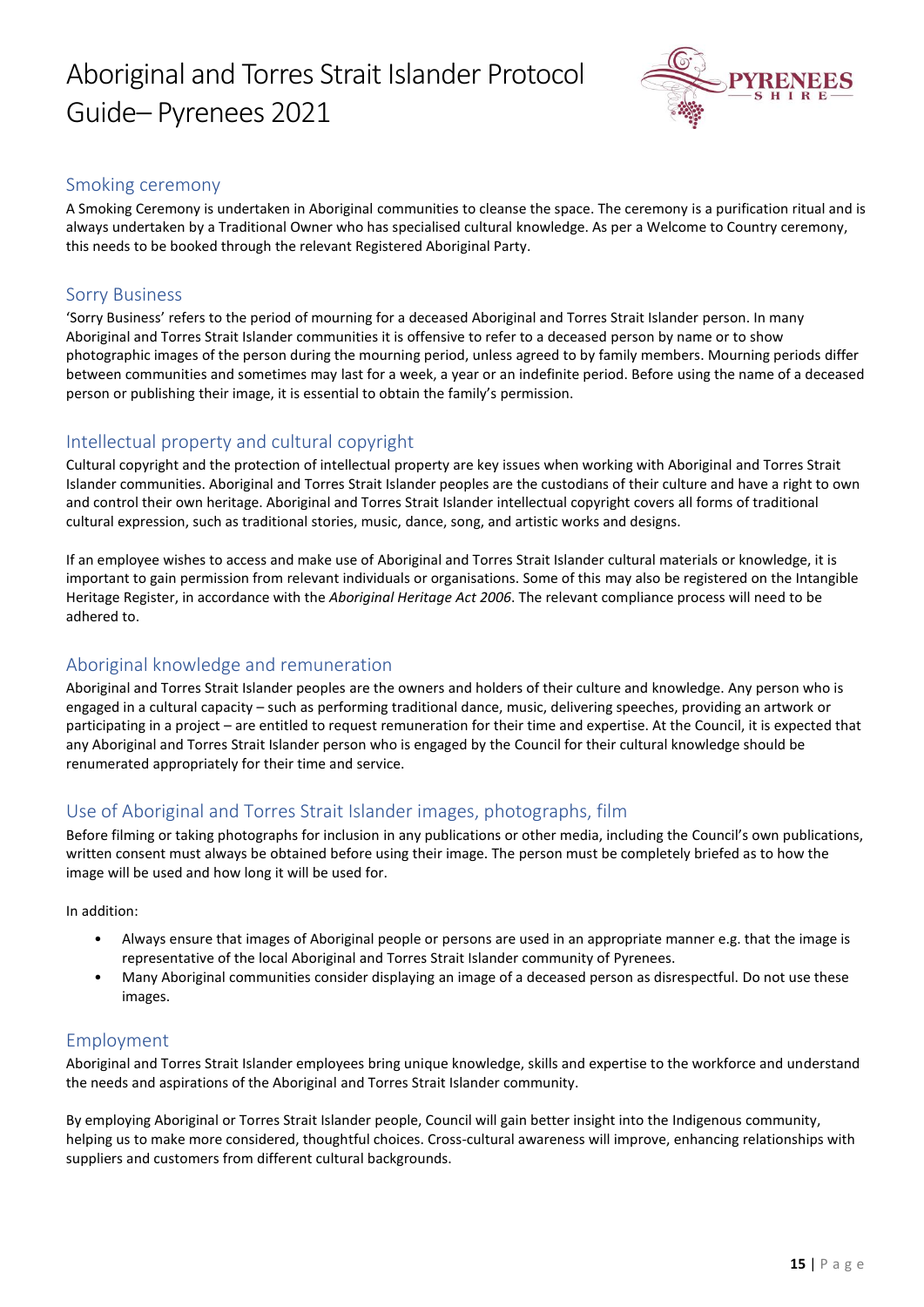

The Pyrenees Shire Council aims to contribute as an employer to the 'Closing the Gap' agenda. It is committed to improve representation of Aboriginal and Torres Strait Islander peoples in the Local Government Sector.

The strategic focus areas are:

- Cultural Integrity improving and embedding the understanding of Aboriginal and Torres Strait Islander culture in the workplace to support the development of culturally-safe workspaces and services, and creating a more inclusive municipality.
- Career Pathways diversify and strengthen the pathways into and across the Local Government Sector.
- Career Development and Advancement individual career development and advancement plans supported by targeted development initiatives and advancement opportunities.

Pyrenees Shire Council will continue to invest for the future by building a talent pipeline through direct recruitment, professional development and decreasing the relative separation rates of Aboriginal and Torres Strait Islander employees.

#### Procurement

The Victorian Government has committed to a one per cent Aboriginal business procurement target by 2019-2020. The Victorian Government defines an Aboriginal business as:

- at least 50% Aboriginal and/or Torres Strait Islander-owned
- undertaking commercial activity
- main business location is in Victoria

Tharamba Bugheen – [Victorian Aboriginal Business Strategy](https://www.business.vic.gov.au/setting-up-a-business/supporting-aboriginal-businesses-and-employment) 2017-2021 highlights that the Victorian Aboriginal business sector is large, diverse, and growing. The sector includes for-profit businesses, Traditional Owner corporations, social enterprises and community enterprises in metropolitan and regional areas. Land-based Aboriginal businesses, including Traditional Owner corporations, are active in several fields, including primary production, natural resource management, ecosystem services and cultural tourism.

Pyrenees Shire Council is committed to engaging First Nations businesses where practicable and supporting them to grow and employ more people resulting in increased First Nations' peoples entrepreneurship and business development, as well as enhanced opportunities for Aboriginal and Torres Strait Islander peoples to participate fully in the economy.

### 5. Tips for effective communication

All communications with Aboriginal and Torres Strait Islander peoples should be respectful and culturally sensitive. When communicating with Aboriginal and Torres Strait Islander people, it is important for staff to have an awareness of the local Aboriginal and Torres Strait Islander community, to use appropriate language, and to be aware of potential barriers to engagement. These barriers may stem from poor experience in dealing with mainstream organisations or the impact of past government policies and practice.

General considerations when communicating with Aboriginal and Torres Strait Islander people include:

- Demonstrate respect. This can be done through:
	- Paying attention to and having an awareness of local protocols and traditions;
	- Acknowledging the Traditional Owners of the land at the start of meetings, events and other public functions;
	- Showing an awareness of, sensitivity and respect for Aboriginal and Torres Strait Islander cultures;
	- Being present and listening well to community members; and
	- Listening to and following the advice of local community members and Elders.
	- Take the time to build trust, rapport and positive relationships with community.
	- Use clear and accurate language e.g. avoid acronyms, technical terms and bureaucratic language.
	- Always work in partnership with community and seek input and advice right from the start when planning and developing projects. Consultation should be ongoing.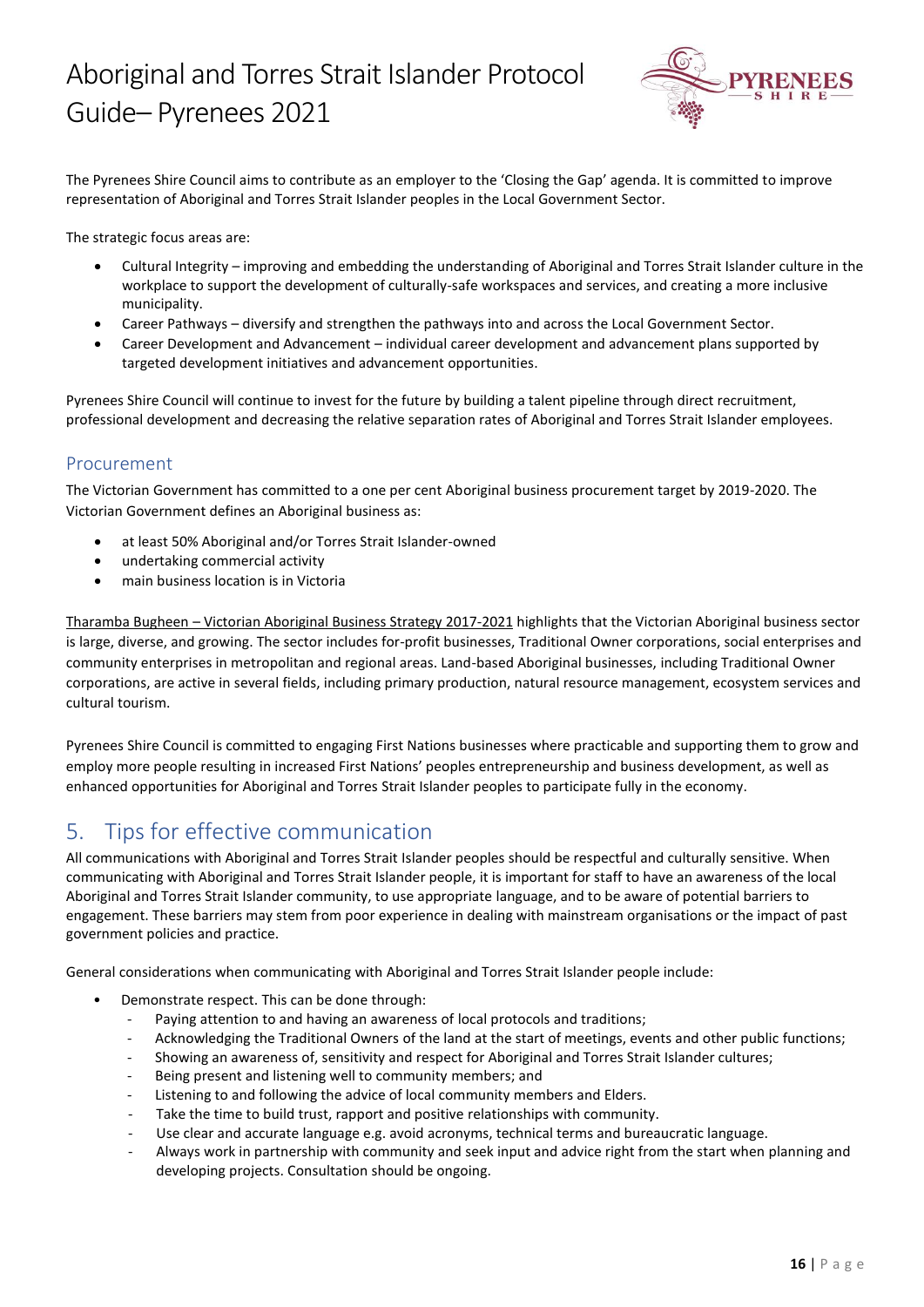

- Be aware of the considerable demands, often limited resources, and time pressures placed on the Registered Aboriginal Parties, local Aboriginal community organisations and individual community members.
- Allow sufficient (and often longer) time for consultation with community.
- Engage with community in a space that is culturally safe, welcoming or most comfortable for community members. Often this means engaging with community at their workplace, a neutral meeting space or at a venue chosen by community members.
- Take the initiative and increase your own knowledge and understanding of Aboriginal and Torres Strait
- Islander cultures, heritage and issues.
- Undertake cultural awareness training and other workshops especially for Councillors and Council staff.
- Show your support by becoming involved and attending local events and community activities, such as Reconciliation Week, NAIDOC Week and other events throughout the year.
- Be aware of the Council's obligations under the Recognition and Settlement Agreement to ensure successful engagement.
- Be aware of the Council's legal responsibility under the Aboriginal Heritage Act 2006 as, in some instances, engagement with the Traditional Owner Group is required under law.

### 6. Aboriginal and Torres Strait Islander flags

The Council's flag flying protocol includes the Aboriginal flag being flown permanently at the Beaufort Council Offices.

### Aboriginal flag

The Aboriginal Flag was designed by Harold Thomas in 1971, a Luritja man from Central Australia. It has come to represent the unity of Aboriginal people. The symbolic meaning of the flag colours are:

- Black representing the Aboriginal people of Australia.
- Red representing the red earth, the red ochre and a spiritual relation to the land.
- Yellow representing the sun, the giver of life and protector.



#### Torres Strait Islander flag

The Torres Strait Islander Flag was designed by the late Bernard Namok from Thursday Island and was created as a symbol of unity and identity for Torres Strait Islander people. The flag was recognised by the Aboriginal and Torres Strait Islander Commission in June 1992 and given equal prominence with the Aboriginal flag.

The Torres Strait Islander flag has three horizontal panels:

- The green represents the land.
- The black represents the Indigenous people.
- The blue represents the sea.
- The white represents peace.
- The five points of the star represents the five major Island groups.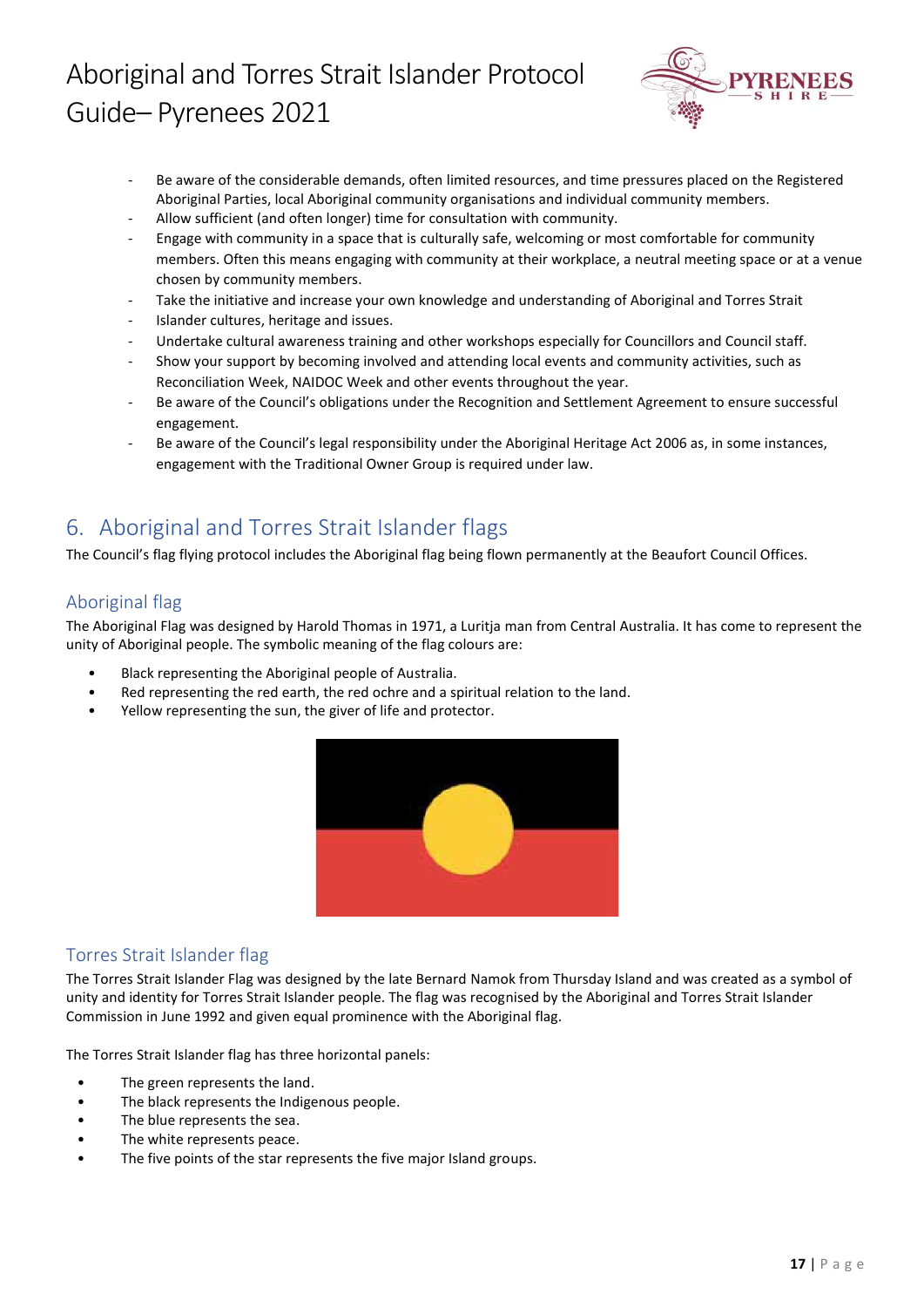

The star also represents the navigation, a symbol of the seafaring culture of the Torres Strait The panels are divided by thin black lines and the white Dhari (traditional headdress) sits in the centre and represents Torres Strait Islander people.



### 7. Aboriginal and Torres Strait Islander Calendar

#### January 26

#### Australia Day / Invasion Day / Survival Day

January 26 has multiple meanings. It is considered a day of celebration for many non-Aboriginal Australians. However, for Aboriginal and Torres Strait Islander peoples, January 26 is considered a day of mourning. It represents invasion, dispossession and the loss of culture and sovereignty.

In 1938 on the 150th anniversary of the landing of the first fleet in Sydney Cove, a 'Day of Mourning' was organised by Aboriginal leaders in Sydney. To many since then, January 26 has become known as 'Invasion Day'. It represents the beginning of unlawful invasion and the devastating impacts of colonisation, which are still felt by Aboriginal communities today. Many Aboriginal and Torres Strait Islander peoples also choose to refer to January 26 as 'Survival Day' in acknowledgement of the survival of their ongoing traditions and culture.

The day is marked by Aboriginal and Torres Strait Islander peoples across the country through marches, rallies and concerts. The Invasion Day rally and *Balit Narrun Festival* (Share the Spirit) is held annually in Melbourne.

#### February 13

#### Anniversary of the National Apology

The Apology to Australia's Aboriginal and Torres Strait Islander people was delivered by then-Prime Minister, Kevin Rudd on February 13, 2008. The National Apology acknowledged members of the Stolen Generations and apologised for past laws, policies and practices and the trauma these policies have caused for Australia's First Nation peoples.

#### April 2

#### National Close the Gap on Indigenous Health Equality Day

The Close the Gap campaign, launched in 2006, involves a coalition of peak Aboriginal and Torres Strait Islander and mainstream health bodies, non-government organisations and human rights organisations advocating for health and life expectation equality by 2030. The Close the Gap campaign is working towards a major goal – to close the gap in health and life expectancy outcomes between Aboriginal and Torres Strait Islander peoples and non-Aboriginal Australians within a generation. The first National Close the Gap Day was held in 2007 and has since become a growing National movement with events held annually across Australia.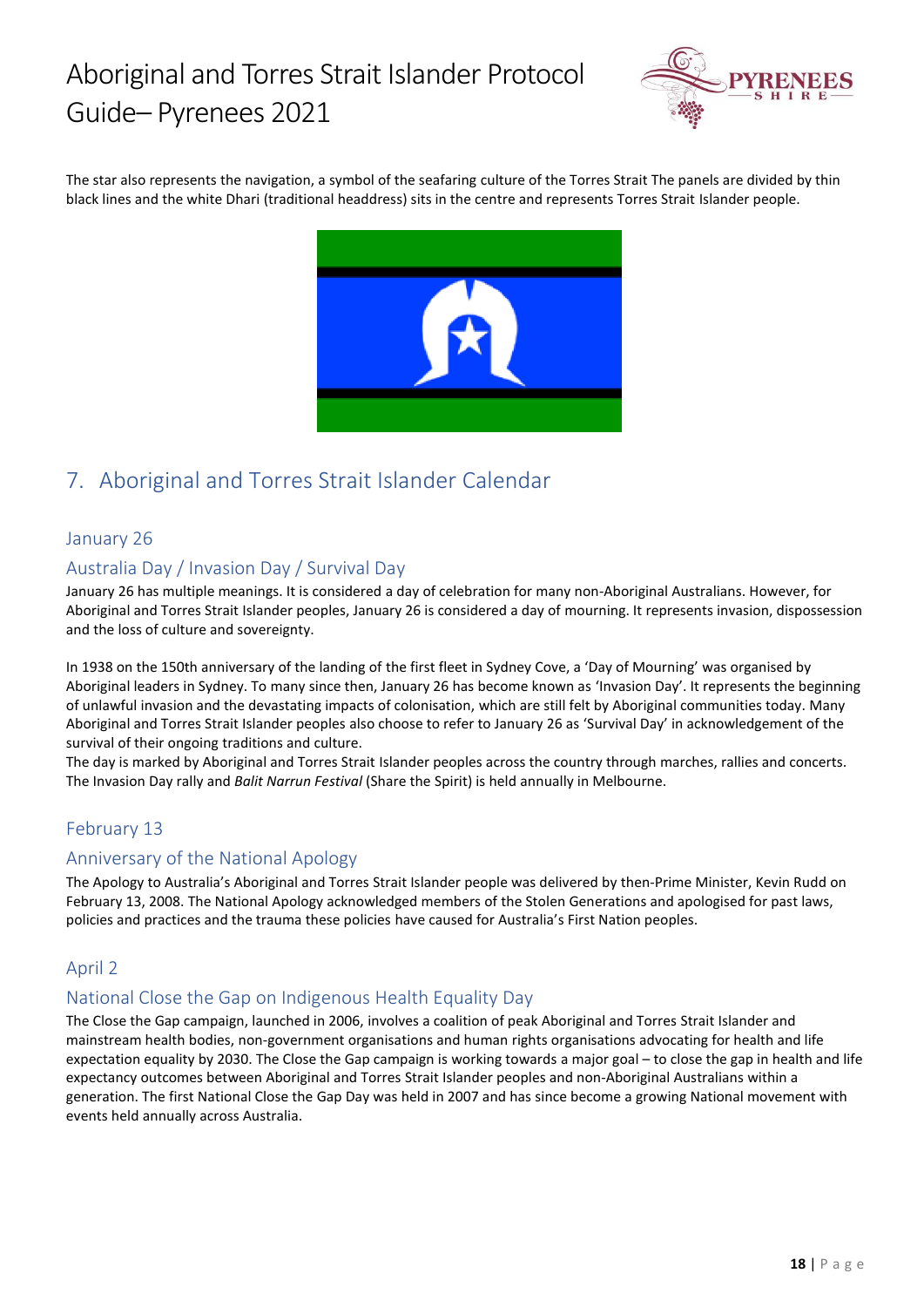

#### May 26

#### National Sorry Day

Sorry Day has been held on 26 May across Australia since 1998 to raise awareness of the forcible removal of Aboriginal and Torres Strait Islander peoples from their families and homes (stolen generation). This annual event acknowledges the painful effects of the forcible removal policies and its impact on the children that were removed and their families.

#### May 27 to June 3

#### National Reconciliation Week

National Reconciliation Week is a National campaign, held from May 27 to June 3, to celebrate and build respectful relationships between Aboriginal and Torres Strait Islander peoples and other Australians.

It commemorates two significant milestones in the reconciliation journey – the successful 1967 Referendum and the 1992 Mabo decision by the High Court of Australia to recognise native title rights. The week is a time for all Australians to learn about our shared histories, cultures and achievements, and to explore how each of us can join the National reconciliation effort.

For more information, visit Reconciliation Australia. [www.reconciliation.org.au](http://www.reconciliation.org.au/)

#### June 3

#### Mabo Day

This date marks the anniversary of the landmark decision made by the High Court in 1992, recognising the rights of Aboriginal and Torres Strait Islander peoples as the Traditional Owners of their land for the first time. The legal case was brought by Torres Strait Islander Eddie Mabo and others, and challenged the concept of '*terra nullius*' that claimed Australia was unoccupied before British settlement. This decision also altered the foundation of land law in Australia and led to the Australian Parliament passing the Native Title Act in 1993.

#### First Full Week of July

#### NAIDOC Week

NAIDOC Week is held on the first full week of July each year and is a celebration of the history, culture and achievements of Aboriginal and Torres Strait Islander peoples. NAIDOC originally stood for 'National Aborigines and Islanders Day Observance Committee'. This committee was once responsible for organising National activities during NAIDOC Week and its acronym has since become the name of the week itself. Visit [www.naidoc.org.au](http://www.naidoc.org.au/) for exact dates and more information.

#### August 4

#### National Aboriginal and Torres Strait Islander Children's Day

National Aboriginal and Torres Strait Islander Children's Day is held annually on August 4. The day was first celebrated in 1998 by the Secretariat of National Aboriginal and Islander Child Care, the National non-government peak body for Aboriginal and Torres Strait Islander children. The day is a celebration of Aboriginal and Torres Strait Islander children.

#### August 9

#### International Day of the World's Indigenous Peoples

In 1994, the United Nations declared August 9 as the International Day of the World's Indigenous Peoples. The date marks the day of the first meeting, in 1982, of the UN Working Group on Indigenous Populations of the Sub-Commission on the Promotion and Protection of Human Rights.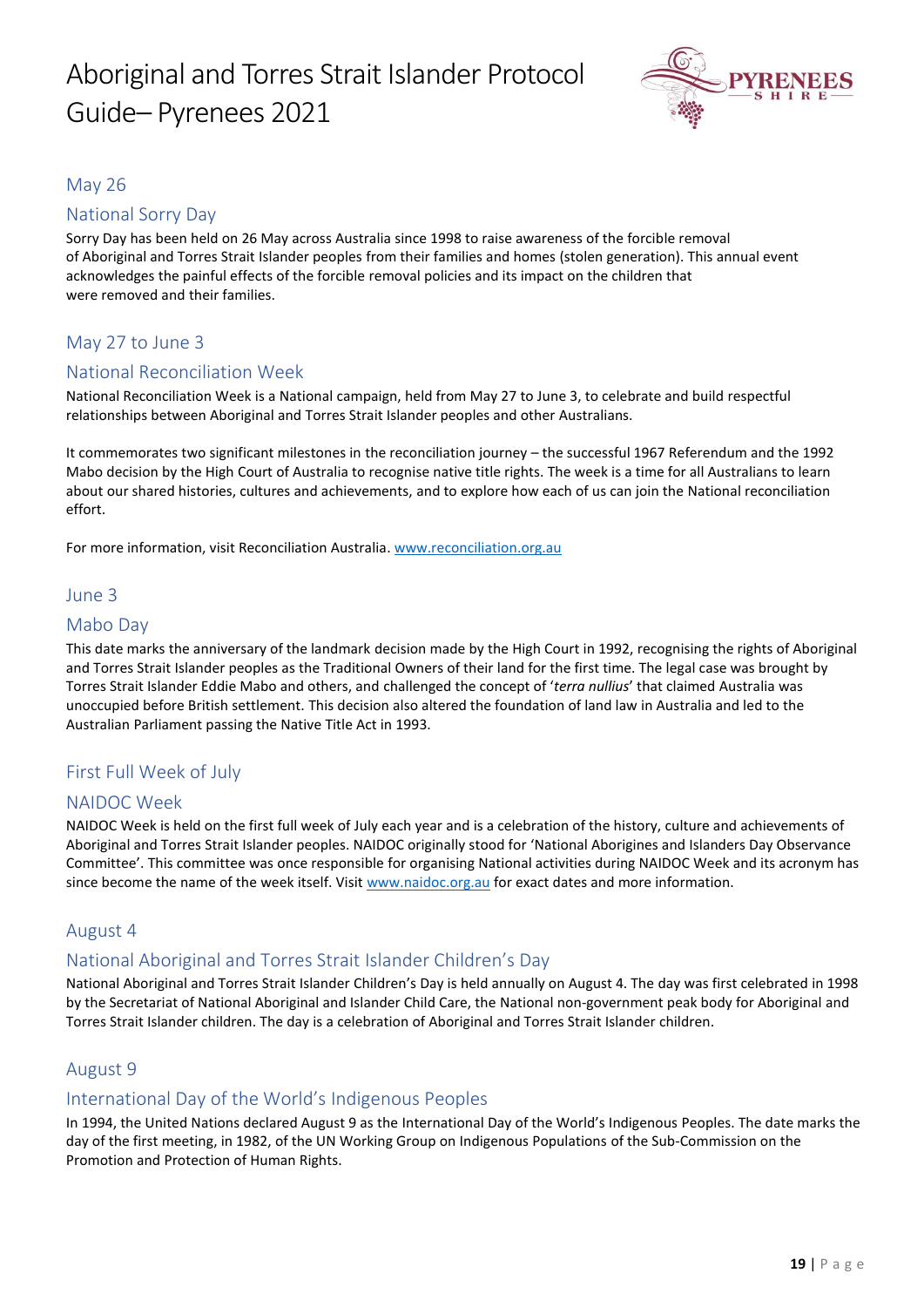

8. Boundaries and languages



Figure 2. Victorian Registered Aboriginal Parties 2020 (Maggolee[: http://www.maggolee.org.au/registered-aboriginal-parties-map/\)](http://www.maggolee.org.au/registered-aboriginal-parties-map/)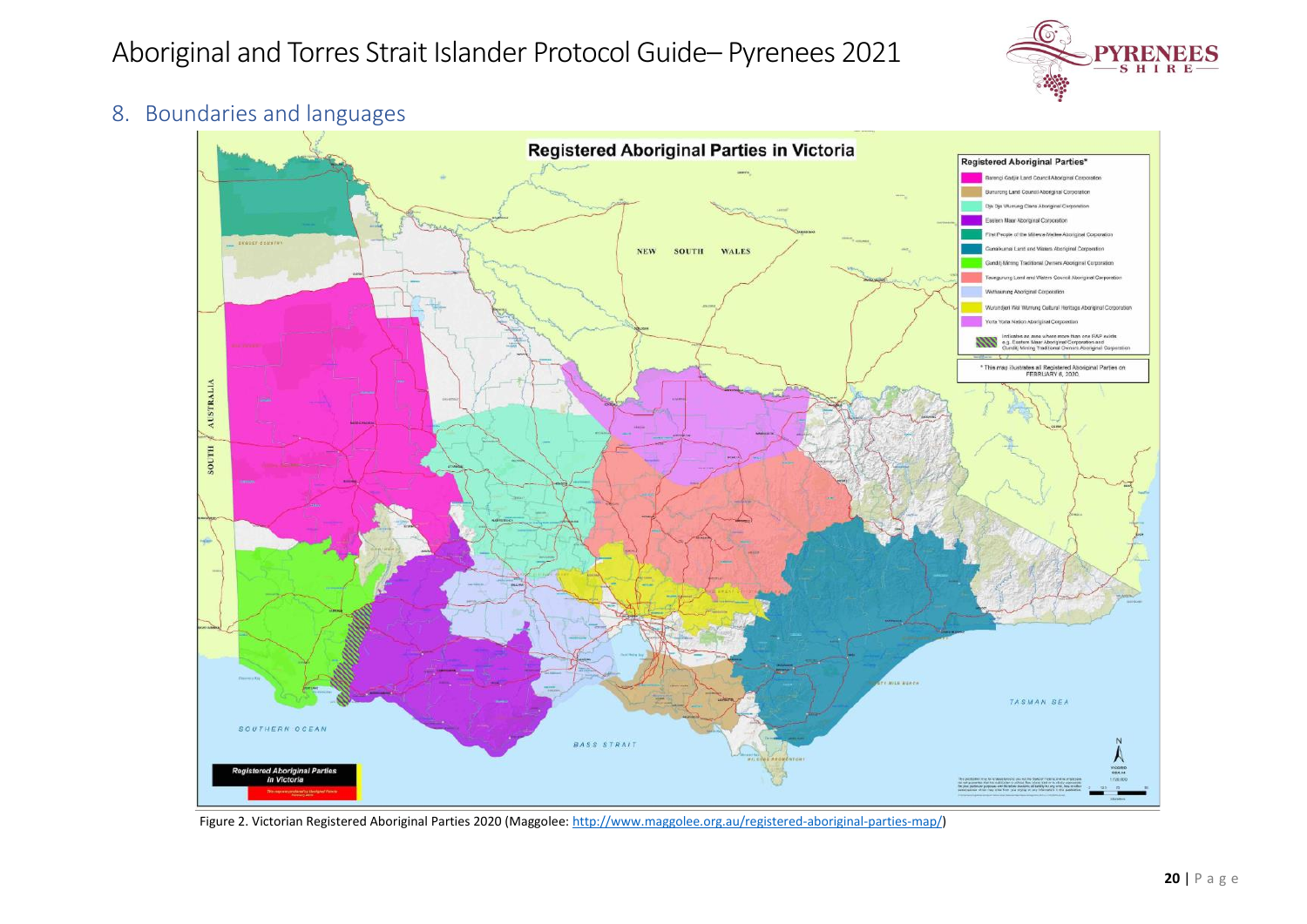



Figure 3. Victorian Aboriginal Languages 2006 (Victorian Aboriginal Corporation for Languages: [https://cv.vic.gov.au/stories/aboriginal-culture/our-story/vacl-language-map-of-victoria/\)](https://cv.vic.gov.au/stories/aboriginal-culture/our-story/vacl-language-map-of-victoria/)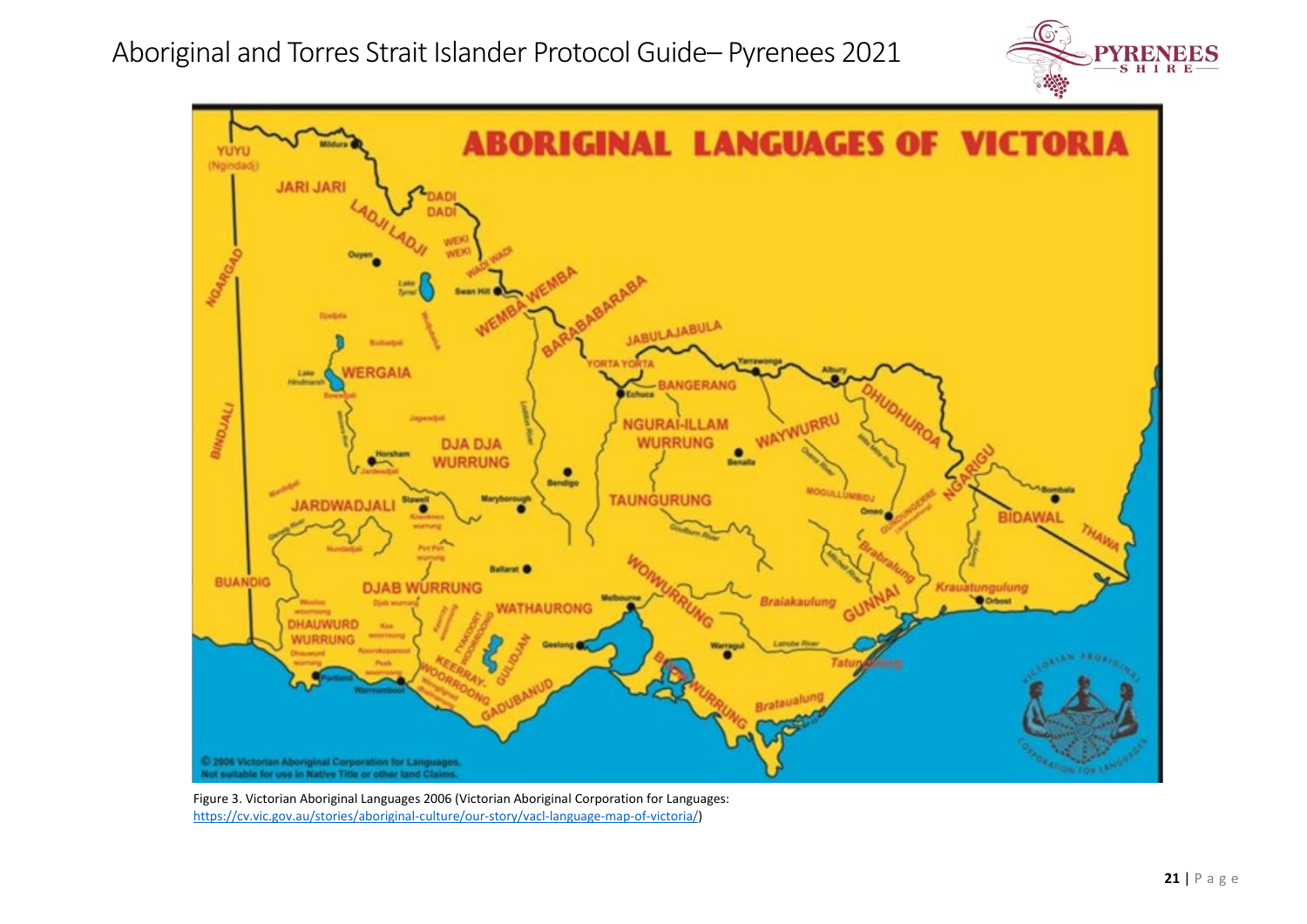### <span id="page-21-0"></span>9. Resources

#### Aboriginal and Torres Strait Islander Healing Foundation

The Healing Foundation is a National Aboriginal and Torres Strait Islander organisation that partners with communities to address the ongoing trauma caused by actions like the forced removal of children from their families. [www.healingfoundation.org.au](http://www.healingfoundation.org.au/)

Aboriginal Victoria [www.vic.gov.au/aboriginalvictoria](http://www.vic.gov.au/aboriginalvictoria)

Australian Government Indigenous Affairs [www.indigenous.gov.au](http://www.indigenous.gov.au/)

Australian Institute of Aboriginal and Torres Strait Islander Studies (AIATSIS) [www.aiatsis.gov.au](http://www.aiatsis.gov.au/)

#### Barengi Gadjin Land Council

Barengi Gadjin Land Council represents Traditional Owners from the Wotjobaluk, Jaadwa, Jadawadjali, Wergaia and Jupagulk peoples.

<https://www.bglc.com.au/>

#### Closing the Gap, Department of Prime Minister and Cabinet

The Prime Minister's annual report to Parliament on progress in Closing the Gap [www.closingthegap.pmc.gov.au](http://www.closingthegap.pmc.gov.au/)

#### Dhelkunya Dja Land Management Board

A Traditional Owner Land Management Board responsible for the delivery of a Joint Management Plan for the Appointed Land under the Dja Dja Wurrung Recognition and Settlement Agreement between the State and the Dja Dja Wurrung Clans Aboriginal Corporation. The Appointed Land comprises six National parks in central Victoria that have been transferred to the Traditional Owners on Aboriginal Title. [www.dhelkunyadja.org.au](http://www.dhelkunyadja.org.au/)

Djandak (Dja Dja Wurrung Enterprises Pty Ltd)

A company solely owned by Dja Dja Wurrung Clans Aboriginal Corporation (DDWCAC). Dja Dja Wurrung Enterprises Pty Ltd main purpose is conducting works in cultural heritage and environmental services and supporting the regional investment in Central Victoria.

[www.djadjawurrung.com.au/enterprise](http://www.djadjawurrung.com.au/enterprise)

Dja Dja Wurrung Clans Aboriginal Corporation (DDWCAC) [www.djadjawurrung.com.au](http://www.djadjawurrung.com.au/)

Dja Dja Wurrung Recognition Settlement Agreement, Department of Justice [www.djadjawurrung.com.au/enterprise](http://www.djadjawurrung.com.au/enterprise)

Eastern Maar Aboriginal Corporation <https://easternmaar.com.au/> Indigenous Workforce Strategy <https://www.apsc.gov.au/indigenous-workforce-strategy>